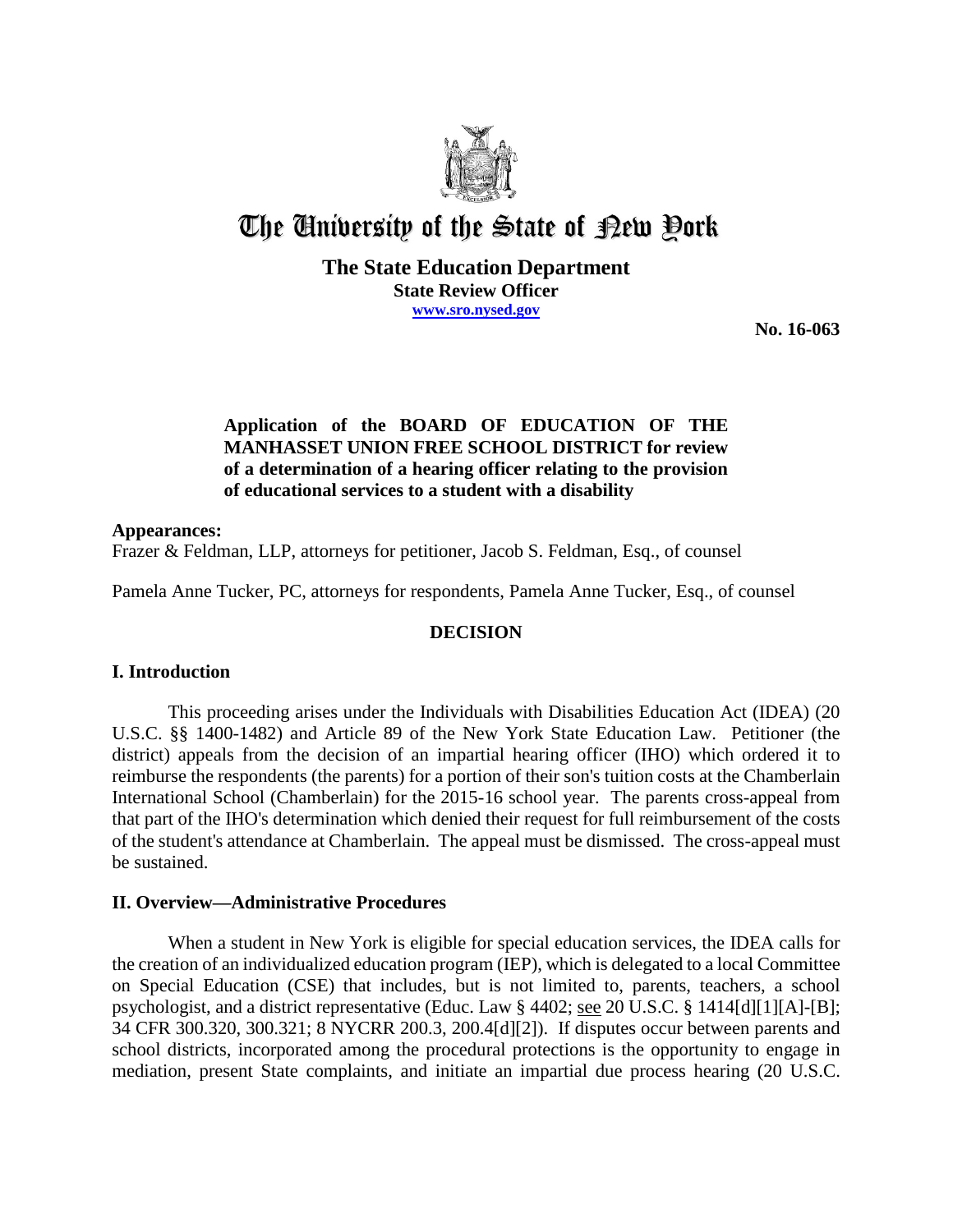# §§ 1221e-3, 1415[e]-[f]; Educ. Law § 4404[1]; 34 CFR 300.151-300.152, 300.506, 300.511; 8 NYCRR 200.5[h]-[*l*]).

New York State has implemented a two-tiered system of administrative review to address disputed matters between parents and school districts regarding "any matter relating to the identification, evaluation or educational placement of a student with a disability, or a student suspected of having a disability, or the provision of a free appropriate public education to such student" (8 NYCRR 200.5[i][1]; see 20 U.S.C. § 1415[b][6]-[7]; 34 CFR 300.503[a][1]-[2], 300.507[a][1]). First, after an opportunity to engage in a resolution process, the parties appear at an impartial hearing conducted at the local level before an IHO (Educ. Law § 4404[1][a]; 8 NYCRR 200.5[j]). An IHO typically conducts a trial-type hearing regarding the matters in dispute in which the parties have the right to be accompanied and advised by counsel and certain other individuals with special knowledge or training; present evidence and confront, cross-examine, and compel the attendance of witnesses; prohibit the introduction of any evidence at the hearing that has not been disclosed five business days before the hearing; and obtain a verbatim record of the proceeding (20 U.S.C. § 1415[f][2][A], [h][1]-[3]; 34 CFR 300.512[a][1]-[4]; 8 NYCRR 200.5[j][3][v], [vii], [xii]). The IHO must render and transmit a final written decision in the matter to the parties not later than 45 days after the expiration period or adjusted period for the resolution process (34 CFR 300.510[b][2], [c], 300.515[a]; 8 NYCRR 200.5[j][5]). A party may seek a specific extension of time of the 45-day timeline, which the IHO may grant in accordance with State and federal regulations (34 CFR 300.515[c]; 8 NYCRR 200.5[j][5]). The decision of the IHO is binding upon both parties unless appealed (Educ. Law § 4404[1]).

A party aggrieved by the decision of an IHO may subsequently appeal to a State Review Officer (SRO) (Educ. Law § 4404[2]; see 20 U.S.C. § 1415[g][1]; 34 CFR 300.514[b][1]; 8 NYCRR 200.5[k]). The appealing party or parties must identify the findings, conclusions, and orders of the IHO with which they disagree and indicate the relief that they would like the SRO to grant (8 NYCRR 279.4). The opposing party is entitled to respond to an appeal or cross-appeal in an answer (8 NYCRR 279.5). The SRO conducts an impartial review of the IHO's findings, conclusions, and decision and is required to examine the entire hearing record; ensure that the procedures at the hearing were consistent with the requirements of due process; seek additional evidence if necessary; and render an independent decision based upon the hearing record (34 CFR 300.514[b][2]; 8 NYCRR 279.12[a]). The SRO must ensure that a final decision is reached in the review and that a copy of the decision is mailed to each of the parties not later than 30 days after the receipt of a request for a review, except that a party may seek a specific extension of time of the 30-day timeline, which the SRO may grant in accordance with State and federal regulations (34 CFR 300.515[b], [c]; 8 NYCRR 200.5[k][2]).

#### **III. Facts and Procedural History**

The hearing record indicates that the student has a history of behavioral dysregulation and accompanying academic and social challenges that initially surfaced during early childhood and which resulted in the student receiving pharmacological treatment at age four and individual psychotherapy at age five (Parent Ex. P at p. 1). ). The student has received diagnoses of unspecified bipolar disorder, unspecified anxiety disorder, oppositional defiant disorder (ODD), unspecified attention deficit/hyperactivity disorder, and unspecified disruptive, impulse-control and conduct disorder (id. at pp. 2, 16).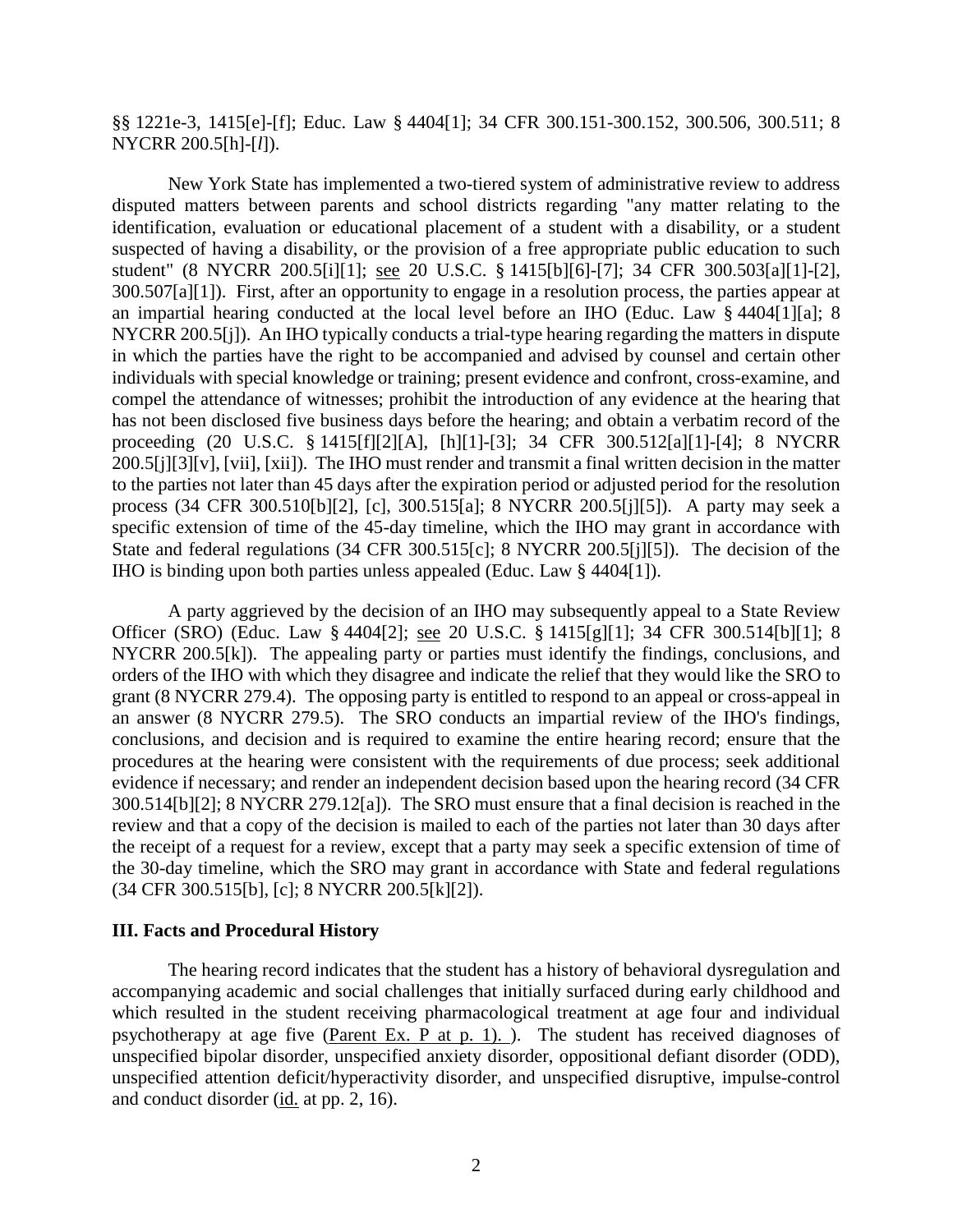The student has received special education and related services throughout his life, beginning with early intervention services (Tr. pp. 551-52). By parent report, the student was placed in a general education classroom for kindergarten, but in subsequent years was placed in a self-contained class, a State-approved non-public special education day school and State-approved non-public residential school (Tr. pp. 554-58). The student was parentally placed at the Gersh Academy (Gersh), a nonpublic special day school, for the end of the 2010-11 school year, as well as for the 2011-12, 2012-13, 2013-14, and 2014-15 school years (Tr. pp. 80-81; Dist. Exs. 8; 9 at p. 2).

The hearing record reflects that the parents and the district entered into stipulations of settlement for the 2011-12, 2012-13, 2013-14, and 2014-15 school years, under which the district agreed to partially fund the costs associated with the student's attendance at Gersh (Tr. pp. 55-58; Dist. Ex. 3 at pp. 1-10). A CSE convened in May 2015 for a reevaluation review and determined that the student had earned a high school diploma from Gersh, and the CSE did not develop an IEP for the student for the 2015-16 school year (Tr. p. 124; Dist. Ex. 11 at pp. 1-19).

The student was hospitalized for one week in July 2015 (Tr. pp. 578-79). In August 2015, the student was parentally placed as a residential student at Chamberlain International School (Chamberlain), an out-of-State nonpublic residential and day school (Tr. pp. 579-80, 582).<sup>1</sup>

#### **A. Due Process Complaint Notice**

By amended due process complaint notice dated August 2015, the parents alleged that the district failed to offer the student a FAPE for the 2015-16 school year (IHO Ex. CC).<sup>2</sup> In particular, the parents asserted that the April 2015 CSE improperly determined that the student would graduate in June 2015 and failed to develop an IEP for the 2015-16 school year (id. at p. 3). The parents also argued that Chamberlain was an appropriate placement for the student and equitable considerations favored them (id. at pp. 3-4). As relevant here, for relief the parents requested reimbursement for the costs of the student's attendance at Chamberlain for the 2015-16 school year (id. at p. 4).

# **B. Impartial Hearing Officer Decision**

A prehearing conference was held on October 21, 2015 (Pre-Hr'g Tr. pp. 1-22). The parties then proceeded to an impartial hearing on November 19, 2015, which concluded on April 13, 2016,

<sup>&</sup>lt;sup>1</sup> Chamberlain has been approved by the Commissioner of Education as a school with which school districts may contract for the instruction of students with disabilities (see 8 NYCRR 200.1[d]; 200.7).

<sup>&</sup>lt;sup>2</sup> The parents originally submitted a due process complaint notice dated June 15, 2015 (IHO Ex. AA). While the IHO indicated during the impartial hearing that the amended due process complaint notice was filed with the district on August 28, 2015, and the IHO's decision indicates that the amended complaint was dated August 9, 2015, the copy of the amended due process complaint notice included in the hearing record does not include a date (IHO Decision at p. 78; Pre-Hr'g Tr. pp. 3-4; IHO Ex. CC; see IHO Ex. DD). In addition, the copies of both the original and amended due process complaint notices submitted to the Office of State Review contain annotations that do not appear to be original to the documents (IHO Exs. AA; CC). The district is cautioned to ensure that the hearing record submitted to the Office of State Review contains true and complete copies of the exhibits as entered into evidence at the impartial hearing (8 NYCRR 279.9[a]).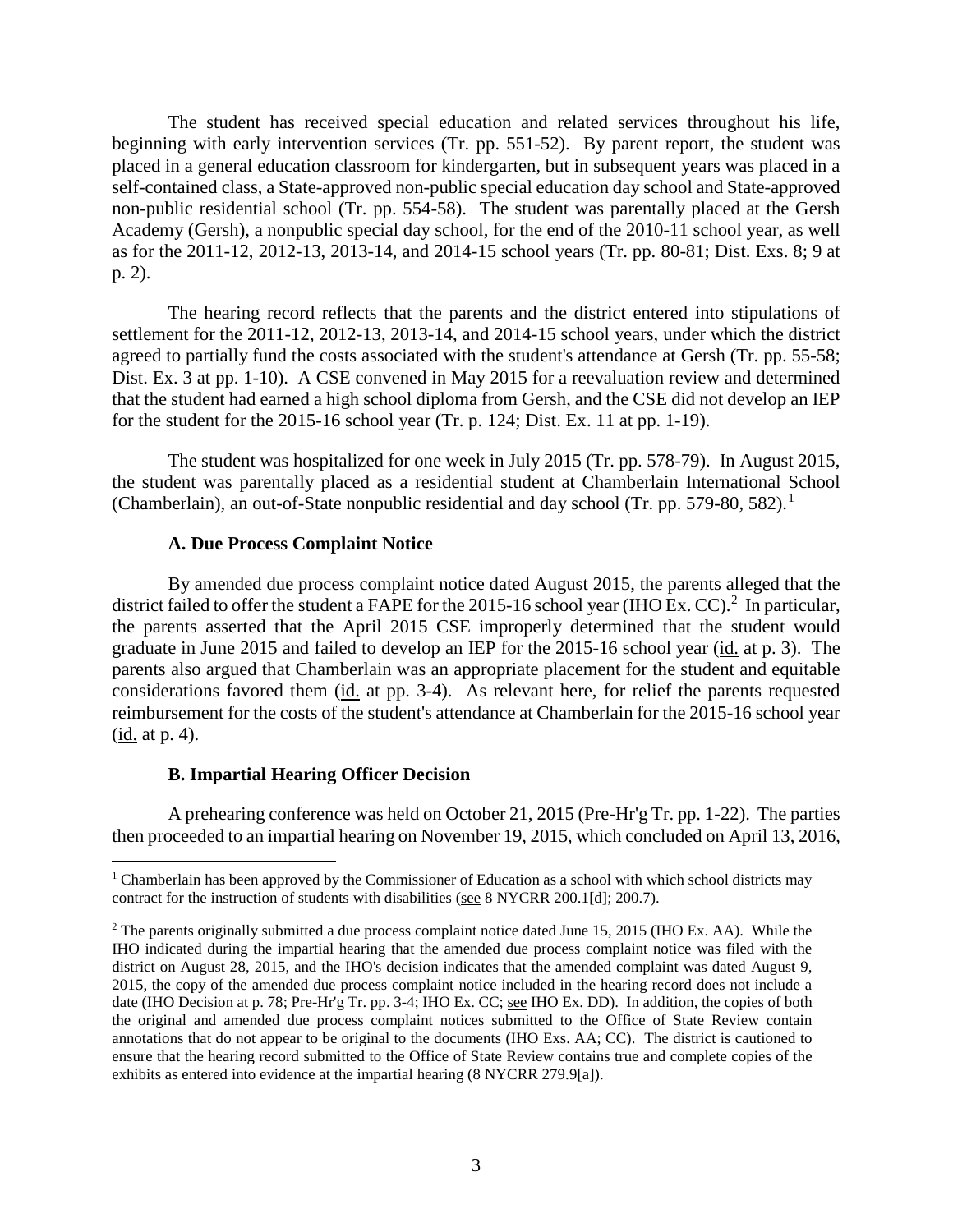after eight nonconsecutive days of proceedings (see Tr. pp. 1-901; Mar. 30, 2016 Tr. pp. 902- 1,010; Apr. 13, 2016 Tr. pp. 902-974). 3 In a decision dated August 8, 2016, the IHO determined that the student had not met graduation requirements and remained eligible for special education services during the 2015-16 school year, and the district failed to offer the student a FAPE because it failed to develop an IEP for the student (IHO Decision at pp. 45-49). The IHO then, after reviewing the student's needs and the services provided him by Chamberlain, determined that the student's placement at Chamberlain was appropriate (id. at pp. 50-66). In particular, the IHO found that although Chamberlain did not provide the student with formal academic instruction, it provided appropriate psychiatric and psychological support to address the student's social/emotional needs, as well as vocational instruction to address independent living skills needs, and that the student had made progress at Chamberlain (id. at pp. 55-62, 65-66). The IHO also found that Chamberlain was the least restrictive environment in which the student could receive educational benefits (id. at pp. 62-64). Further, the IHO determined that the lack of speechlanguage therapy, occupational therapy, and certified counseling providers at Chamberlain did not make it an inappropriate placement for the student (id. at pp. 64-65). The IHO next found that equitable considerations warranted a reduction in the award of tuition reimbursement, based on the parents' actions in not informing the district that the student would not be eligible to graduate at the end of the 2014-15 school year, withholding privately-obtained evaluations, and not providing timely notice of their intention to enroll the student at Chamberlain at public expense (id. at pp. 66-71). The IHO ordered that the district reimburse the parents—upon receipt of copies of the enrollment contract, invoices, and proof of payment—for the amount of the student's tuition at Gersh that the district had paid pursuant to the parties' stipulation (id. at pp. 72-73). The IHO further ordered the district to reconvene the CSE to develop an IEP for the 2016-17 school year (id. at p. 73).

# **IV. Appeal for State-Level Review**

The district appeals, alleging that the IHO erred in finding that the parents' unilateral placement for the student was appropriate and that equitable considerations partially favored the parents. Initially, the district asserts that the IHO erred in finding that Chamberlain was appropriate to meet the student's needs because it did not provide him with academic instruction. Further, the district contends that the student refused to engage in the vocational program into which he was next placed, and that the vocational program did not address the student's needs as reflected in the treatment plan developed by Chamberlain. The district also contends that the IHO erred in finding that the student received functional occupational therapy and math instruction at his vocational placements. In addition, the district asserts that the IHO erred in finding that Chamberlain provided the student with sufficient individualized counseling services to meet the student's social/emotional needs. The district also argues that the IHO erred in finding that a residential placement was appropriate for the student. With respect to equitable considerations, the district asserts that the IHO erred in finding the parents were entitled to reimbursement because they failed to share information with the district or provide adequate notice of their intention to

<sup>&</sup>lt;sup>3</sup> The transcripts of the impartial hearing repeat page numbers on several occasions (see Nov. 19, 2015 Tr. pp. 176-77; Dec. 21, 2015 Tr. pp. 176-77, 307-08; Jan. 19, 2016 Tr. pp. 307-08; Mar. 30, 2016 Tr. pp. 902-74; Apr. 13, 2016 Tr. pp. 902-74). For purposes of clarity, when citing to a transcript page number that appears more than once in the hearing record, the date of the transcript will be included in the citation.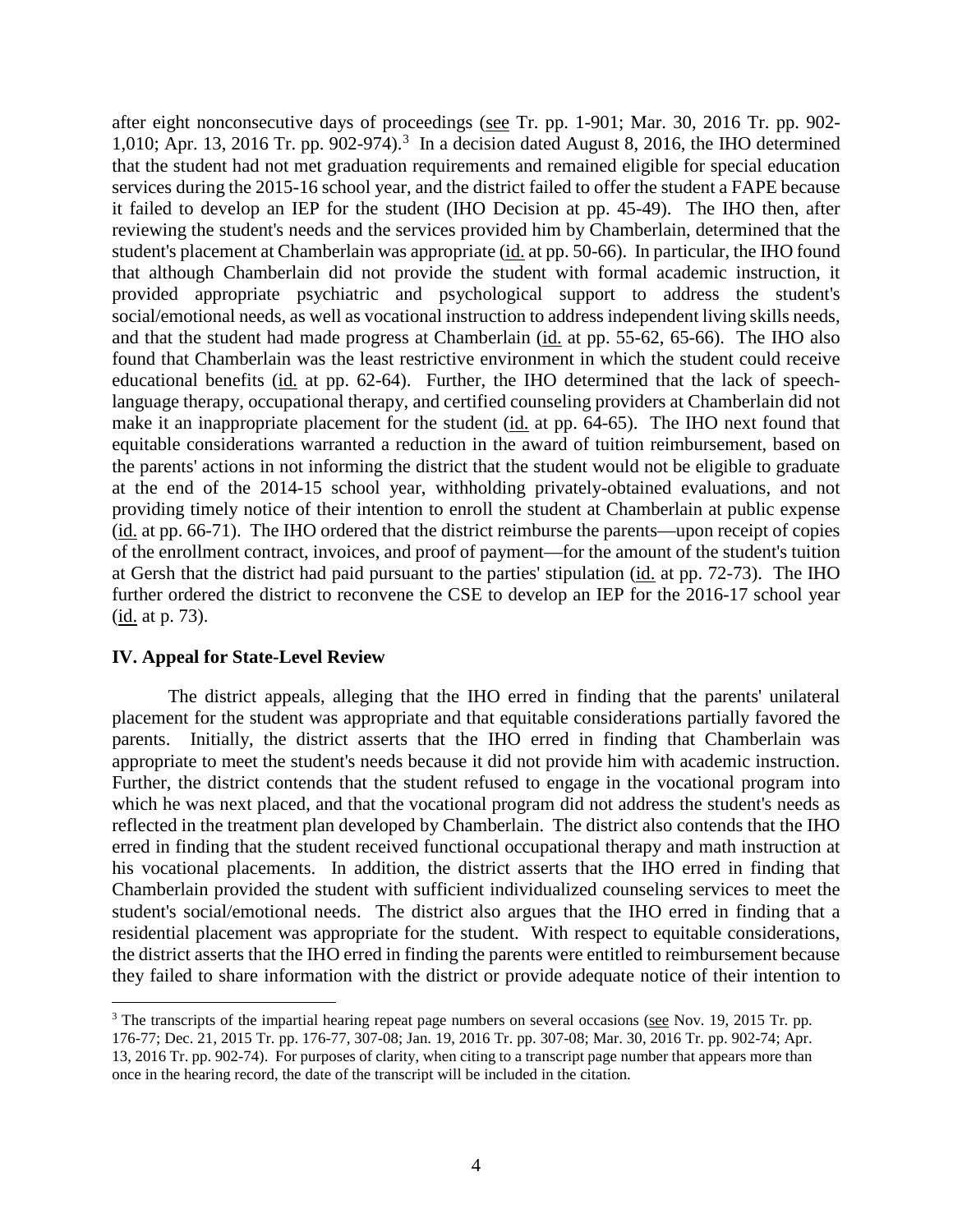unilaterally place the student at Chamberlain. The district also alleges that the IHO failed to consider the reasonableness of the cost of the student's attendance at Chamberlain when weighing equitable considerations.<sup>4</sup>

In an answer, the parents respond to the district's allegations with admissions and denials and assert that Chamberlain was appropriate to meet the student's needs. The parents also crossappeal the IHO's award of partial reimbursement, contending that equitable considerations warrant full reimbursement of the student's tuition costs at Chamberlain.<sup>5</sup>

#### **V. Applicable Standards**

Two purposes of the IDEA (20 U.S.C. §§ 1400-1482) are (1) to ensure that students with disabilities have available to them a FAPE that emphasizes special education and related services designed to meet their unique needs and prepare them for further education, employment, and independent living; and (2) to ensure that the rights of students with disabilities and parents of such students are protected (20 U.S.C. § 1400[d][1][A]-[B]; see generally Forest Grove Sch. Dist. v. T.A., 557 U.S. 230, 239 [2009]; Bd. of Educ. v. Rowley, 458 U.S. 176, 206-07 [1982]).

A FAPE is offered to a student when (a) the board of education complies with the procedural requirements set forth in the IDEA, and (b) the IEP developed by its CSE through the IDEA's procedures is reasonably calculated to enable the student to receive educational benefits (Rowley, 458 U.S. at 206-07; R.E. v. New York City Dep't of Educ., 694 F.3d 167, 189-90 [2d Cir. 2012]; M.H. v. New York City Dep't of Educ., 685 F.3d 217, 245 [2d Cir. 2012]; Cerra v. Pawling Cent. Sch. Dist., 427 F.3d 186, 192 [2d Cir. 2005]). "'[A]dequate compliance with the procedures prescribed would in most cases assure much if not all of what Congress wished in the way of substantive content in an IEP'" (Walczak v. Florida Union Free Sch. Dist., 142 F.3d 119, 129 [2d Cir. 1998], quoting Rowley, 458 U.S. at 206; see T.P. v. Mamaroneck Union Free Sch. Dist., 554 F.3d 247, 253 [2d Cir. 2009]). While the Second Circuit has emphasized that school districts must comply with the checklist of procedures for developing a student's IEP and indicated that "[m]ultiple procedural violations may cumulatively result in the denial of a FAPE even if the violations considered individually do not" (R.E., 694 F.3d at 190-91), the Court has also explained

 <sup>4</sup> The district does not appeal the IHO's finding that it failed to offer the student a FAPE for the 2015-16 school year and as a result, that determination has become final and binding on the parties (34 CFR 300.514[a]; 8 NYCRR 200.5[j][5][v]; <u>see M.Z. v. New York City Dep't of Educ.</u>, 2013 WL 1314992, at \*6-\*7, \*10 [S.D.N.Y. Mar. 21, 2013]).

<sup>&</sup>lt;sup>5</sup> In a reply, the district asserts that the parents' answer and cross-appeal does not cite to the hearing record and was not properly verified in accordance with State regulations and requests that the parents' answer and crossappeal be dismissed. In response, the parents submitted a verification of the answer and cross-appeal. In general, the failure to comply with the regulations governing practice before the Office of State Review may result in rejection of pleadings at the discretion of an SRO (8 NYCRR 279.8[a]). Given that the parents corrected the initial defect in their pleading, the district was able to respond to the allegations raised in the cross-appeal, and there is no indication that the district suffered any prejudice in its ability to respond to the parents' pleading as a result, I exercise my discretion and decline to dismiss the parents' answer and cross-appeal on this ground (Application of a Student with a Disability, Appeal No. 15-069; Application of a Student with a Disability, Appeal No. 15-058; see J.E. v. Chappaqua Cent. Sch. Dist., 2015 WL 4934535, at \*4-\*6 [S.D.N.Y. Aug. 17, 2015] [noting that "judgments rendered solely on the basis of easily corrected procedural errors or 'mere technicalities,' are generally disfavored"]).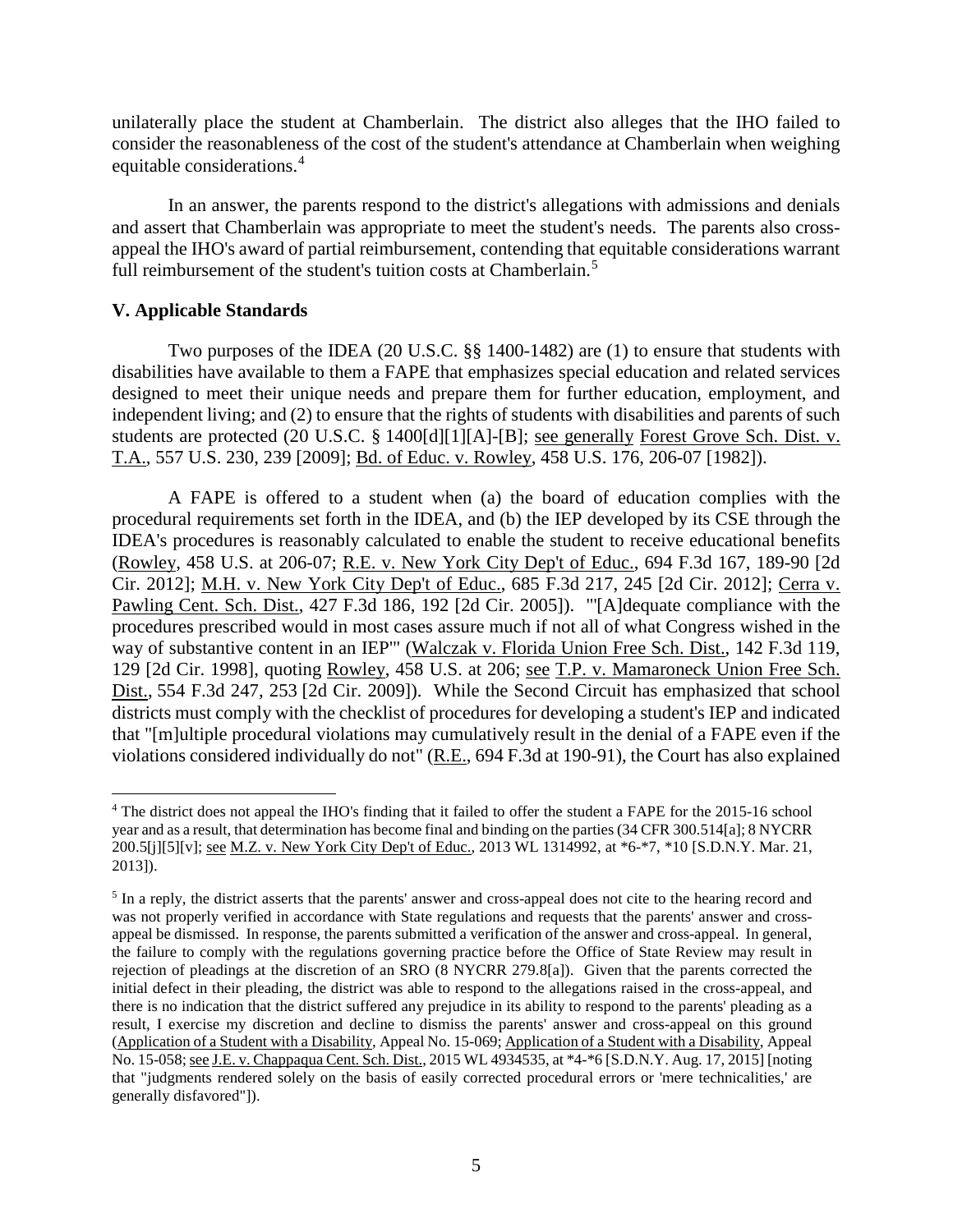that not all procedural errors render an IEP legally inadequate under the IDEA (M.H., 685 F.3d at 245; A.C. v. Bd. of Educ., 553 F.3d 165, 172 [2d Cir. 2009]; Grim v. Rhinebeck Cent. Sch. Dist., 346 F.3d 377, 381 [2d Cir. 2003]). Under the IDEA, if procedural violations are alleged, an administrative officer may find that a student did not receive a FAPE only if the procedural inadequacies (a) impeded the student's right to a FAPE, (b) significantly impeded the parents' opportunity to participate in the decision-making process regarding the provision of a FAPE to the student, or (c) caused a deprivation of educational benefits (20 U.S.C. § 1415[f][3][E][ii]; 34 CFR 300.513[a][2]; 8 NYCRR 200.5[j][4][ii]; Winkelman v. Parma City Sch. Dist., 550 U.S. 516, 525- 26 [2007]; R.E., 694 F.3d at 190; M.H., 685 F.3d at 245; A.H. v. Dep't of Educ., 394 Fed. App'x 718, 720 [2d Cir. Aug. 16, 2010]).

The IDEA directs that, in general, an IHO's decision must be made on substantive grounds based on a determination of whether the student received a FAPE (20 U.S.C. § 1415[f][3][E][i]). A school district offers a FAPE "by providing personalized instruction with sufficient support services to permit the child to benefit educationally from that instruction" (Rowley, 458 U.S. at 203). However, the "IDEA does not itself articulate any specific level of educational benefits that must be provided through an IEP" (Walczak, 142 F.3d at 130; see Rowley, 458 U.S. at 189). The statute ensures an "appropriate" education, "not one that provides everything that might be thought desirable by loving parents" (Walczak, 142 F.3d at 132, quoting Tucker v. Bay Shore Union Free Sch. Dist., 873 F.2d 563, 567 [2d Cir. 1989] [citations omitted]; see Grim, 346 F.3d at 379). Additionally, school districts are not required to "maximize" the potential of students with disabilities (Rowley, 458 U.S. at 189, 199; Grim, 346 F.3d at 379; Walczak, 142 F.3d at 132). Nonetheless, a school district must provide "an IEP that is 'likely to produce progress, not regression,' and . . . affords the student with an opportunity greater than mere 'trivial advancement'" (Cerra, 427 F.3d at 195, quoting Walczak, 142 F.3d at 130 [citations omitted]; see T.P., 554 F.3d at 254; P. v. Newington Bd. of Educ., 546 F.3d 111, 118-19 [2d Cir. 2008]). The IEP must be "reasonably calculated to provide some 'meaningful' benefit" (Mrs. B. v. Milford Bd. of Educ., 103 F.3d 1114, 1120 [2d Cir. 1997]; see Rowley, 458 U.S. at 192). The student's recommended program must also be provided in the least restrictive environment (LRE) (20 U.S.C. § 1412[a][5][A]; 34 CFR 300.114[a][2][i], 300.116[a][2]; 8 NYCRR 200.1[cc], 200.6[a][1]; see Newington, 546 F.3d at 114; Gagliardo v. Arlington Cent. Sch. Dist., 489 F.3d 105, 108 [2d Cir. 2007]; Walczak, 142 F.3d at 132).

An appropriate educational program begins with an IEP that includes a statement of the student's present levels of academic achievement and functional performance (see 34 CFR 300.320[a][1]; 8 NYCRR 200.4[d][2][i]; Tarlowe v. New York City Bd. of Educ., 2008 WL 2736027, at \*6 [S.D.N.Y. July 3, 2008] [noting that a CSE must consider, among other things, the "results of the initial evaluation or most recent evaluation" of the student, as well as the "'academic, developmental, and functional needs'" of the student]), establishes annual goals designed to meet the student's needs resulting from the student's disability and enable him or her to make progress in the general education curriculum (see 34 CFR 300.320[a][2][i], [2][i][A]; 8 NYCRR 200.4[d][2][iii]), and provides for the use of appropriate special education services (see 34 CFR 300.320[a][4]; 8 NYCRR 200.4[d][2][v]).

A board of education may be required to reimburse parents for their expenditures for private educational services obtained for a student by his or her parents, if the services offered by the board of education were inadequate or inappropriate, the services selected by the parents were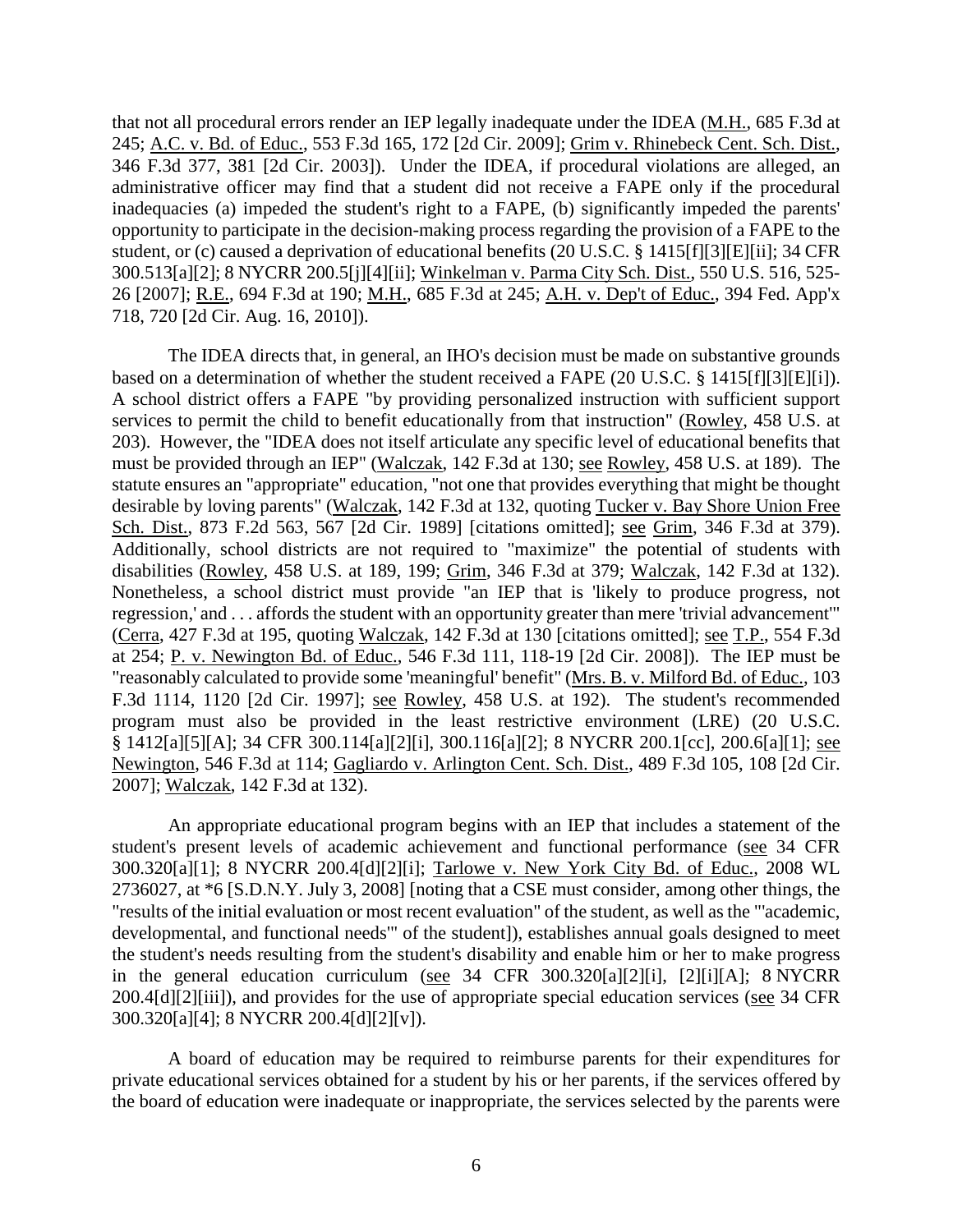appropriate, and equitable considerations support the parents' claim (Florence County Sch. Dist. Four v. Carter, 510 U.S. 7 [1993]; Sch. Comm. of Burlington v. Dep't of Educ., 471 U.S. 359, 369- 70 [1985]; R.E., 694 F.3d at 184-85; T.P., 554 F.3d at 252). In Burlington, the Court found that Congress intended retroactive reimbursement to parents by school officials as an available remedy in a proper case under the IDEA (471 U.S. at 370-71; see Gagliardo, 489 F.3d at 111; Cerra, 427 F.3d at 192). "Reimbursement merely requires [a district] to belatedly pay expenses that it should have paid all along and would have borne in the first instance" had it offered the student a FAPE (Burlington, 471 U.S. at 370-71; see 20 U.S.C. § 1412[a][10][C][ii]; 34 CFR 300.148).

The burden of proof is on the school district during an impartial hearing, except that a parent seeking tuition reimbursement for a unilateral placement has the burden of proof regarding the appropriateness of such placement (Educ. Law § 4404[1][c]; see R.E., 694 F.3d at 184-85; M.P.G. v. New York City Dep't of Educ., 2010 WL 3398256, at \*7 [S.D.N.Y. Aug. 27, 2010]).

# **VI. Discussion**

#### **A. Appropriateness of Unilateral Placement**

As noted above, the district does not appeal the IHO's determination that it did not offer the student a FAPE for the 2015-16 school year. The district challenges the IHO's determinations that the parents' unilateral placement was appropriate and that equitable considerations favored partial reimbursement. Upon review, the hearing record supports the IHO's determination that the parents' unilateral placement at Chamberlain was appropriate for the student.

A private placement must be "proper under the Act" (Carter, 510 U.S. at 12, 15; Burlington, 471 U.S. at 370), i.e., the placement must provide an educational program which meets the student's special education needs (see Gagliardo, 489 F.3d at 112, 115; Walczak, 142 F.3d at 129). The private school need not employ certified special education teachers or develop an IEP for the student (Carter, 510 U.S. at 13-14). Parents seeking reimbursement "bear the burden of demonstrating that their private placement was appropriate, even if the IEP was inappropriate" (Gagliardo, 489 F.3d at 112; see M.S. v. Bd. of Educ., 231 F.3d 96, 104 [2d Cir. 2000]).

"Subject to certain limited exceptions, 'the same considerations and criteria that apply in determining whether the [s]chool [d]istrict's placement is appropriate should be considered in determining the appropriateness of the parents' placement'" (Gagliardo, 489 F.3d at 112, quoting Frank G. v. Bd. of Educ., 459 F.3d 356, 364 [2d Cir. 2006]; see Rowley, 458 U.S. at 207). Parents need not show that the placement provides every special service necessary to maximize the student's potential (Frank G., 459 F.3d at 364-65). When determining whether the parents' unilateral placement is appropriate, "[u]ltimately, the issue turns on" whether that placement is "reasonably calculated to enable the child to receive educational benefits" (Frank G., 459 F.3d at 364; see Gagliardo, 489 F.3d at 115; Berger v. Medina City Sch. Dist., 348 F.3d 513, 522 [6th Cir. 2003] [stating "evidence of academic progress at a private school does not itself establish that the private placement offers adequate and appropriate education under the IDEA"]). A private placement is appropriate if it provides instruction specially designed to meet the unique needs of a student (20 U.S.C. § 1401[29]; Educ. Law § 4401[1]; 34 CFR 300.39[a][1]; 8 NYCRR 200.1[ww]; Rowley, 458 U.S. at 188-89; Gagliardo, 489 F.3d at 114-15 [noting that even though the unilateral placement provided special education, the evidence did not show that it provided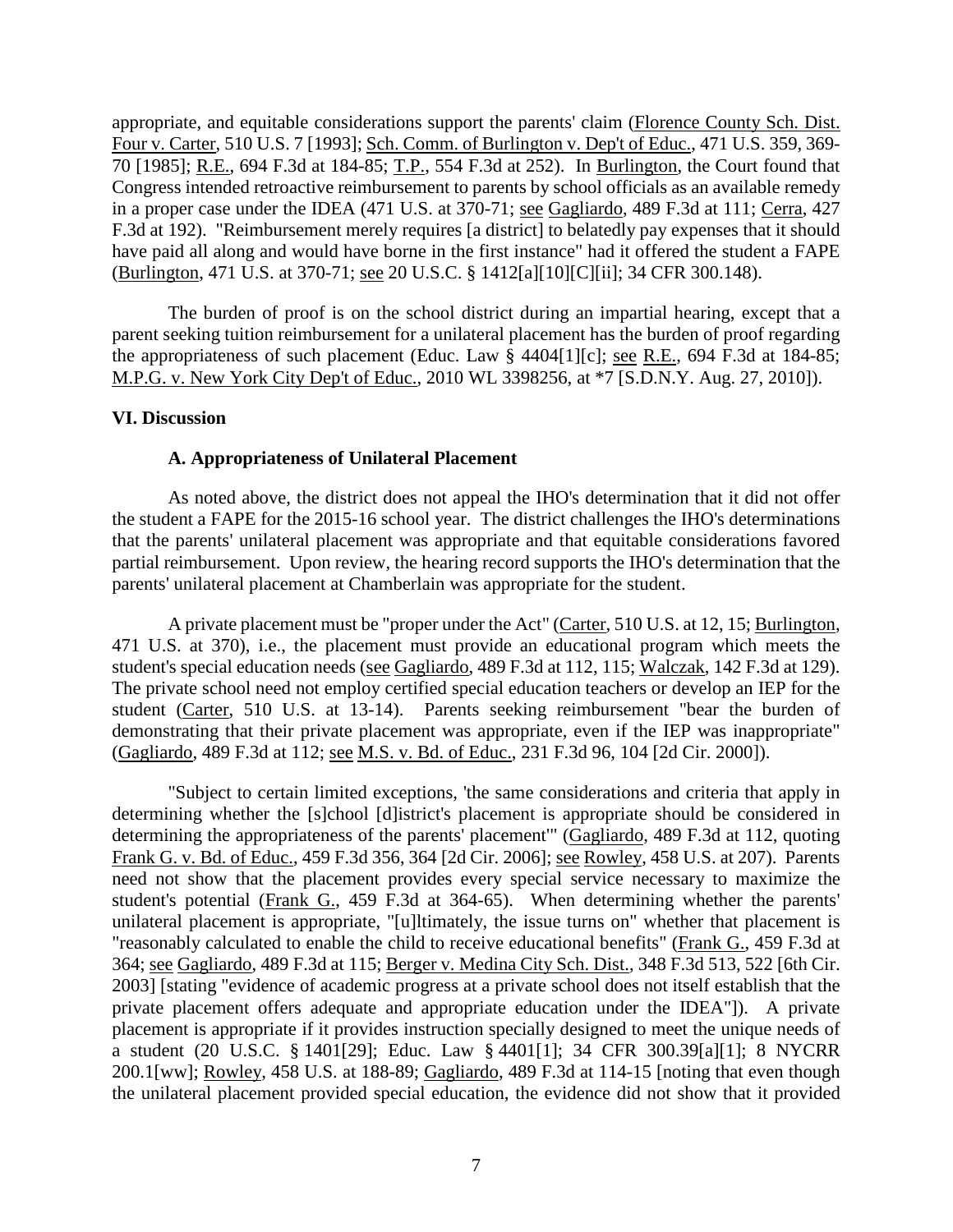special education services specifically needed by the student]; Frank G., 459 F.3d at 365; see Hardison v. Bd. of Educ., 773 F.3d 372, 386 [2d Cir. 2014]; C.L. v. Scarsdale Union Free Sch. Dist., 744 F.3d 826, 836 [2d Cir. 2014]).

The Second Circuit has set forth the standard for determining whether parents have carried their burden of demonstrating the appropriateness of their unilateral placement:

> No one factor is necessarily dispositive in determining whether parents' unilateral placement is reasonably calculated to enable the child to receive educational benefits. Grades, test scores, and regular advancement may constitute evidence that a child is receiving educational benefit, but courts assessing the propriety of a unilateral placement consider the totality of the circumstances in determining whether that placement reasonably serves a child's individual needs. To qualify for reimbursement under the IDEA, parents need not show that a private placement furnishes every special service necessary to maximize their child's potential. They need only demonstrate that the placement provides educational instruction specially designed to meet the unique needs of a handicapped child, supported by such services as are necessary to permit the child to benefit from instruction.

(Gagliardo, 489 F.3d at 112, quoting Frank G., 459 F.3d at 364-65).

A review of the hearing record reveals that the parents adequately established that the educational services at Chamberlain were sufficiently designed to meet the student's needs.

# **1. The Student's Needs**

The hearing record shows that the student has deficits in academic achievement, receptive and expressive language, visual motor integration and adaptive functioning, that he demonstrates weaknesses in executive functioning, and that he struggles to engage in appropriate social interactions and behavior. Assessments completed by Gersh Academy, coupled with the results of a private neuropsychological evaluation, highlight the student's needs as they existed in spring 2015 (see Parent Exs. I; K; P).<sup>6</sup>

In February 2015, the student was evaluated by a Gersh special education teacher as part of a "[t]hree-year evaluation" (Parent Ex. I at p. 1). At the time of the assessment, the student was attending an 8:1+1 special class and receiving speech-language therapy, occupational therapy and counseling (id.). The special education teacher reported that the student was tested over a period of three sessions (id. at p. 2). Although testing was conducted when the student was "in a positive mood," the special education teacher observed that the student would become agitated when he believed he had made a mistake or done poorly (id.). According to the special education teacher, the student was provided with breaks and prompts to remain focused (id.). During subsections on

<sup>&</sup>lt;sup>6</sup> The hearing record indicates that the May 2015 CSE reviewed numerous documents that were not part of the hearing record (Dist. Ex. 11 at p. 2).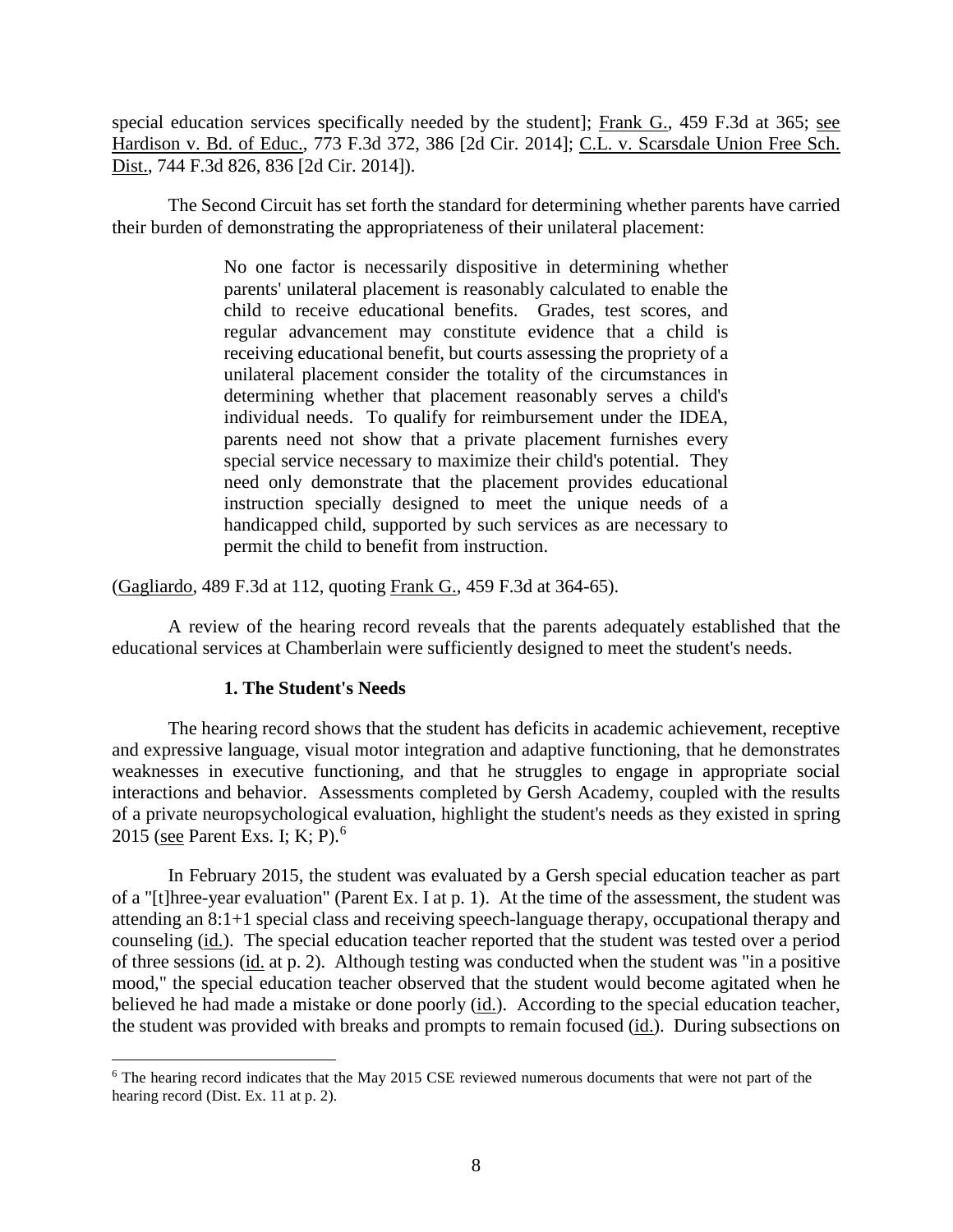which the student was aware he was making mistakes, he accelerated his pace or tried to give up, due to anxiety, which resulted in additional mistakes (id.). The special education teacher therefore advised that the test results should be interpreted with caution, as they may not accurately reflect the student's achievement (id.).

Administration of the Wechsler Individual Achievement Test, Third Edition (WIAT-III) yielded the following standard scores (and percentile ranks): oral language 100 (50), total reading 72 (3), basic reading 70 (2), reading comprehension and fluency 74 (4), written expression 66 (1), mathematics 75 (5), math fluency 70 (2), and total achievement 73 (4) (Parent Ex. I at p. 3). With respect to oral language, the special education teacher reported that the student was able to answer questions successfully after hearing recorded passages, find synonyms for given words, name 32 animals in a minute, and name 20 colors in a minute (id. at p. 3). The student was also able to repeat sentences and passages word for word, although he had difficulty with some of the longer passages (id.).

With respect to reading, the special education teacher reported that the student read multisyllable words and passages, and was able to answer most questions by referring back to the text, but had difficulty with words that were long, had strings of vowels, or had unusual digraphs (Parent Ex. I at p. 3). The special education teacher indicated that reading materials were usually modified for the student and he benefitted from the use of pre-reading and post-reading strategies including previewing, discussing prior knowledge, questioning the author's purpose, reviewing vocabulary, and summarizing (id. at pp. 4-5). The special education teacher reported that the student was able to decode single syllable pseudowords, but had difficulty applying digraph knowledge to unfamiliar sounding words (id. at pp. 3-4). The special education teacher reported that the student made frequent pronunciation errors when reading passages aloud (id. at p. 4). According to the special education teacher, the student's test results corresponded with classroom observation (id.). Notably, the student required support when reading to decode words and process information (id.).

On tasks of written expression, the student had difficulty using given words to compose well-structured sentences, and when combining sentences the student had difficulty creating coherent sentences using proper sentence structure (Parent Ex. I at p. 4). The special education teacher reported that when composing an essay, the student was able to generate a topic sentence but had difficulty with punctuation, transitions, paragraph structure and supporting his topic sentence (id.). The special education teacher further noted that the student had difficulty representing some sounds with proper graphemes, omitted letters and had some words with the correct letters in the wrong order (id.). The special education teacher indicated that the student's test results in writing generally corresponded with classroom observation (id. at p. 5). The special education teacher explained that the student enjoyed writing about topics of interest and would brainstorm to generate ideas (id.). The student required support to organize and develop ideas and often used graphic organizers (id.). The special education teacher stated that the student had difficulty using punctuation and creating well-structured sentences (id.).

According to the special education teacher, in mathematics, the student was able to mentally calculate elapsed time, order fractions, and identify whole number place values (Parent Ex. I at p. 4). The student was also able to add and subtract numbers using regrouping, multiply single digit numbers, add negative integers, and correctly use the order of operations with multiplication and addition to evaluate an expression (id.). In contrast, the special education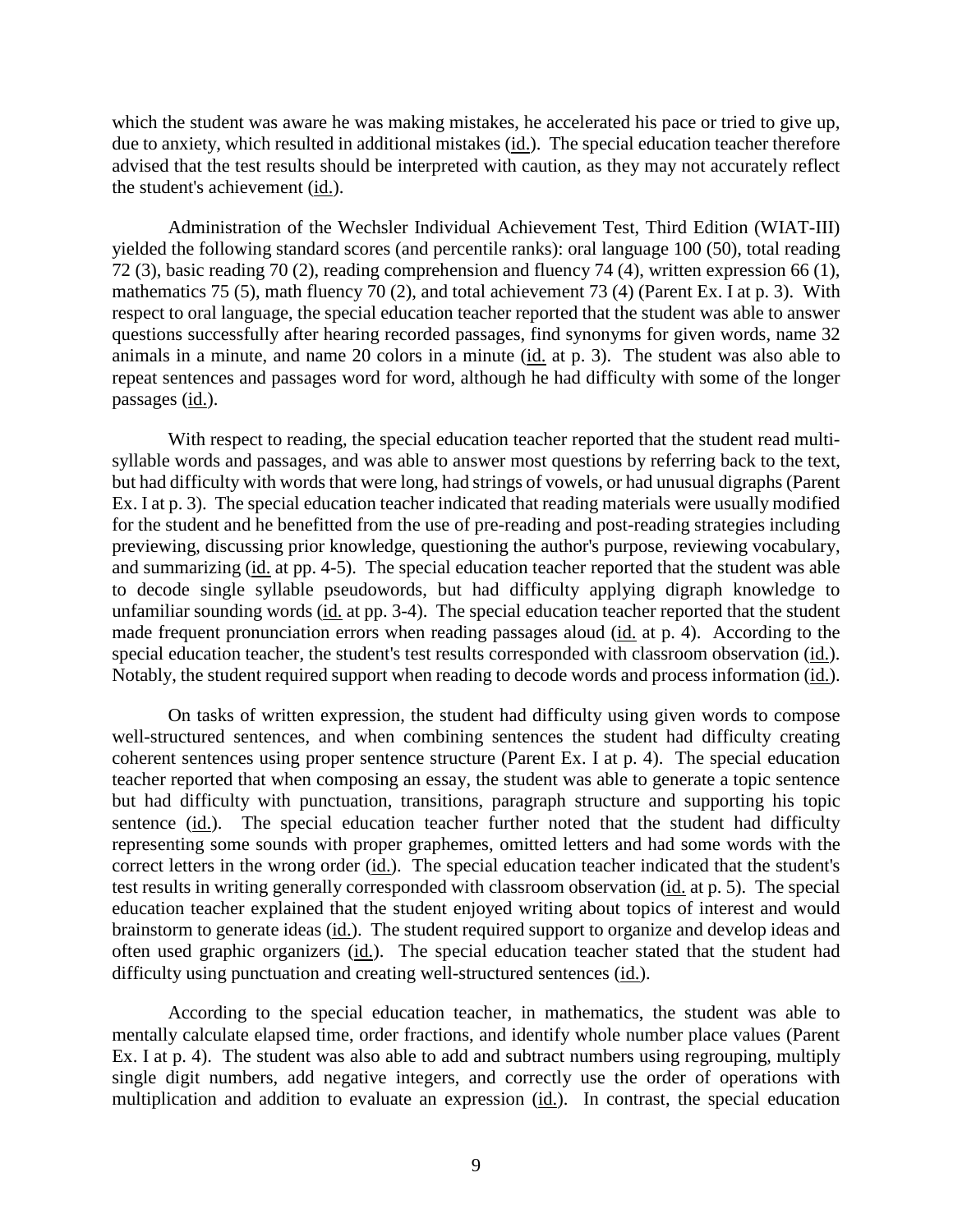teacher reported that the student had difficulty solving multistep problems, calculating an average, identifying the next number in a sequence, using division, working with fractions and solving an equation for a variable (id.). According to the special education teacher, the student's test scores in mathematics generally corresponded with classroom observation (id. at p. 5). The student knew addition and subtraction math facts and how to use regrouping when calculating; however, the student had difficulty with multiplication and division and identifying and ordering steps in multistep word problems (id.). The special education teacher reported that the student often used a calculator when solving problems and had been working on mathematics for the workplace and life situations (id.).

The special education teacher reported that in the classroom the student enjoyed learning about preferred topics and could be successful when motivated (Parent Ex. I at p. 4). The teacher also reported that the student required constant prompting to stay on task and to complete assignments (id.). According to the special education teacher, when material appeared challenging the student would often display signs of anxiety which included rushing through work, giving up, making inappropriate comments and becoming disruptive to peers (id.). The special education teacher reported that the student benefitted from the use of collaborative problem solving and close support from staff to help him identify triggers for his behavior and maintain focus on positive solutions (id.).

The special education teacher concluded that the student continued to require a structured, nontraditional, educational environment where he could receive constant prompting and redirection to help him stay on task and that the student would benefit from the continued implementation of the collaborative problem solving model in order the strengthen the use of strategies to reduce distractibility, manage time, and maintain positive peer relationships (Parent Ex. I at p. 5). The special education teacher recommended that the student continue to receive the services of a 1:1 aide to assist with the application of coping skills and redirection when dealing with frustration, completing academic assignments, and staying engaged in classwork (id.). The special education teacher also recommended various program modifications and testing accommodations, as well as that the student continue in an  $8:1+1$  program at Gersh (id. at pp. 1, 6).

In April 2015, a social worker from Gersh completed a social/emotional annual review of the student that detailed the student's social/emotional needs (Parent Ex. K). At the time of the review, the student was receiving three 30-minute sessions of individual counseling per week and two 30-minute sessions of group counseling per week (id. at p. 1).

In her behavior observation, the social worker described the student as friendly and willing to attend sessions (Parent Ex. K at p. 1). She noted that it was "imperative" to develop a trusting relationship with the student as he could become guarded or paranoid if he felt that those around him did not believe in him (id.). The social worker reported that although the student preferred to interact with adults, his peer relations had improved considerably (id.). She noted that while the student could be personable and witty, he also dominated conversations with topics of preferred interest and required redirection to engage in reciprocal conversation (id.). According to the social worker, the student often got stuck on an idea or topic and when this occurred he was extremely difficult to redirect, which could ultimately affect his peer relations and classroom performance (id.).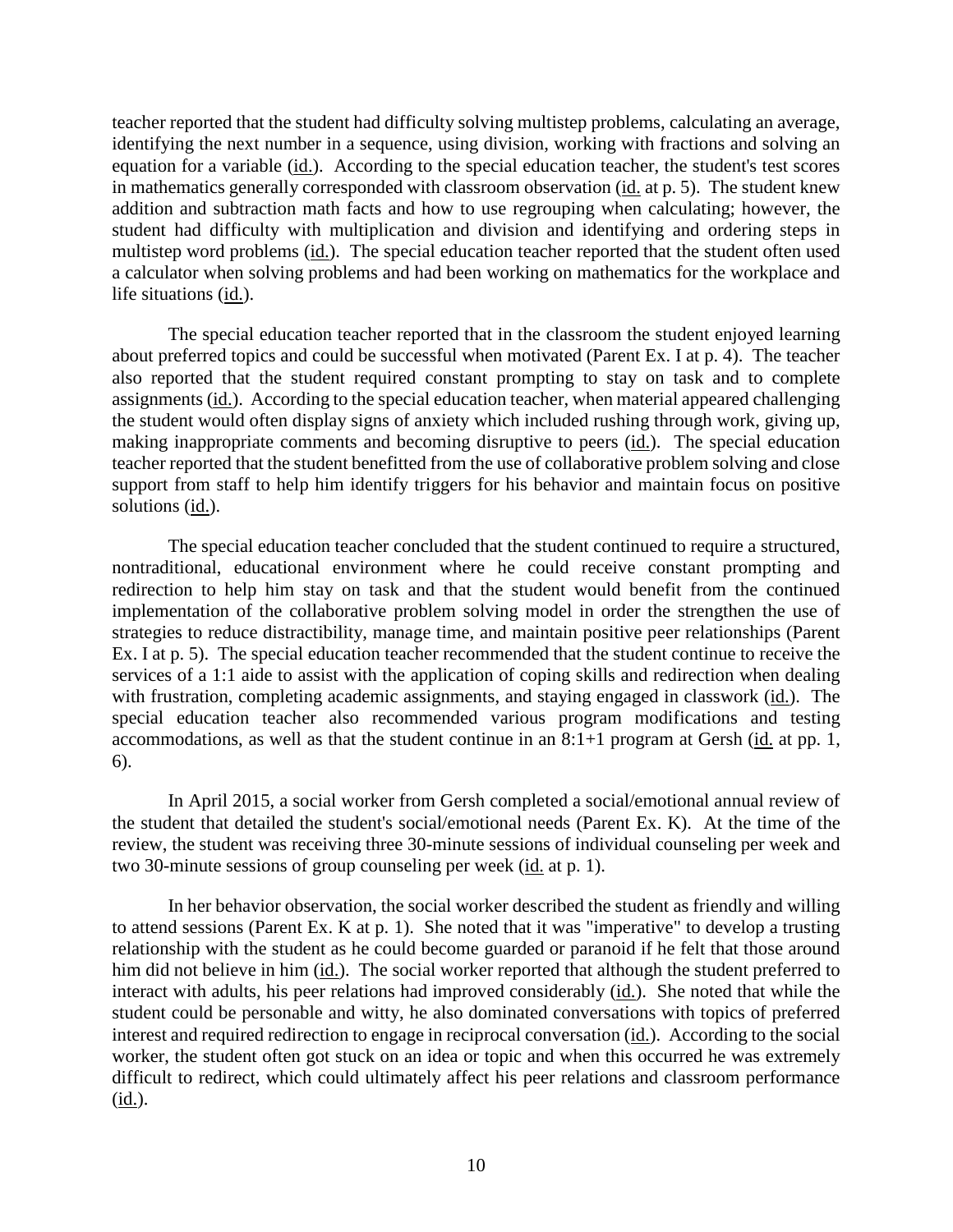The social worker reported that the student was motivated to become more independent, but lacked the skills and insight to do so successfully (Parent Ex. K at p. 1). She characterized the student as highly dependent on staff's guidance for decision-making, reading social cues and navigating familiar environments (id.).

The social worker reported that at the time of her review, the student was working on making positive statements to indicate acceptance of other people's individual differences; differentiating between positive and negative methods of gaining the attention of others, and recognizing the affect this had on developing relationships; and recognizing when he was being impulsive and identifying acceptable alternative behaviors (Parent Ex. K at pp. 1-2). According to the social worker, the student required redirection and support regarding the affect his comments had on others and constant staff supervision due to his poor impulse control (id. at p. 2). The social worker reported the student's mood and perseverative thinking greatly impacted his self-control and the student continued to struggle with impulse control (id.). She stated that the student required moderate to maximum redirection and support to help him identify and demonstrate alternative behaviors needed to problem solve and maintain positive relationships (id. at p. 1). The social worker recommended that the student continue to receive counseling services, although at a reduced frequency (id. at p. 2).

A May 2015 neuropsychological evaluation obtained by the parent also helps to identify the student's needs at the time he was parentally placed (see Parent Ex. P). For purposes of the neuropsychological evaluation, the student completed testing over three sessions while on his prescribed psychotropic medication (id. at p. 4). The evaluation report reflected that the student made frequent attempts to impress the evaluator with his knowledge, and also that the student perseverated on his appearance, wealth, prestige, and materialistic possessions (id.). According to the report, early in the evaluation process, the student became "defended and skeptical" of the evaluator's motives; and throughout the evaluation, the student exhibited "pressured speech coupled with an expansive mood and grandiose thoughts" (id.). The neuropsychological report indicated that an administration of the Stanford-Binet Intelligence Scales–Fifth Edition (SB-5), yielded a full-scale IQ of 72 which fell in the borderline range of general cognitive ability with "largely commensurate verbal and nonverbal intellectual abilities" (id. at pp. 5, 15-16). The evaluator noted that compared with the student's previous evaluation, the student had made "modest gains in overall abilities," "significant improvements" in nonverbal working memory, and "declines" in the nonverbal modality of quantitative reasoning (id. at pp. 6-7, 16).

With respect to academic functioning, an administration of the Kaufman Test of Educational Achievement–Third Edition (KTEA-3) and the Oral and Written Language Scales (OWLS) to the student revealed that he "exhibited a relatively global pattern of compromise, with performance in individual content areas ranging from 1st to 5th grade proficiency" (Parent Ex. P at pp. 7-8, 16). The report indicated that the student struggled on measures of phonological processing, decoding, and mathematical skills (id. at p. 16). Specifically, the student's particular weakness in phonological decoding "together with limited reasoning and problem-solving abilities, constrain[ed] his ability to derive meaning from literary material" (id. at p. 8). While the student's writing fluency standard score was 79, when called upon to produce information in written form, the student narrated the information he intended to record, but was unable to keep up with his own rapid, pressured speech (id. at pp. 7-8). The result was "highly fragmented and semantically disjointed written output" (id. at p. 8).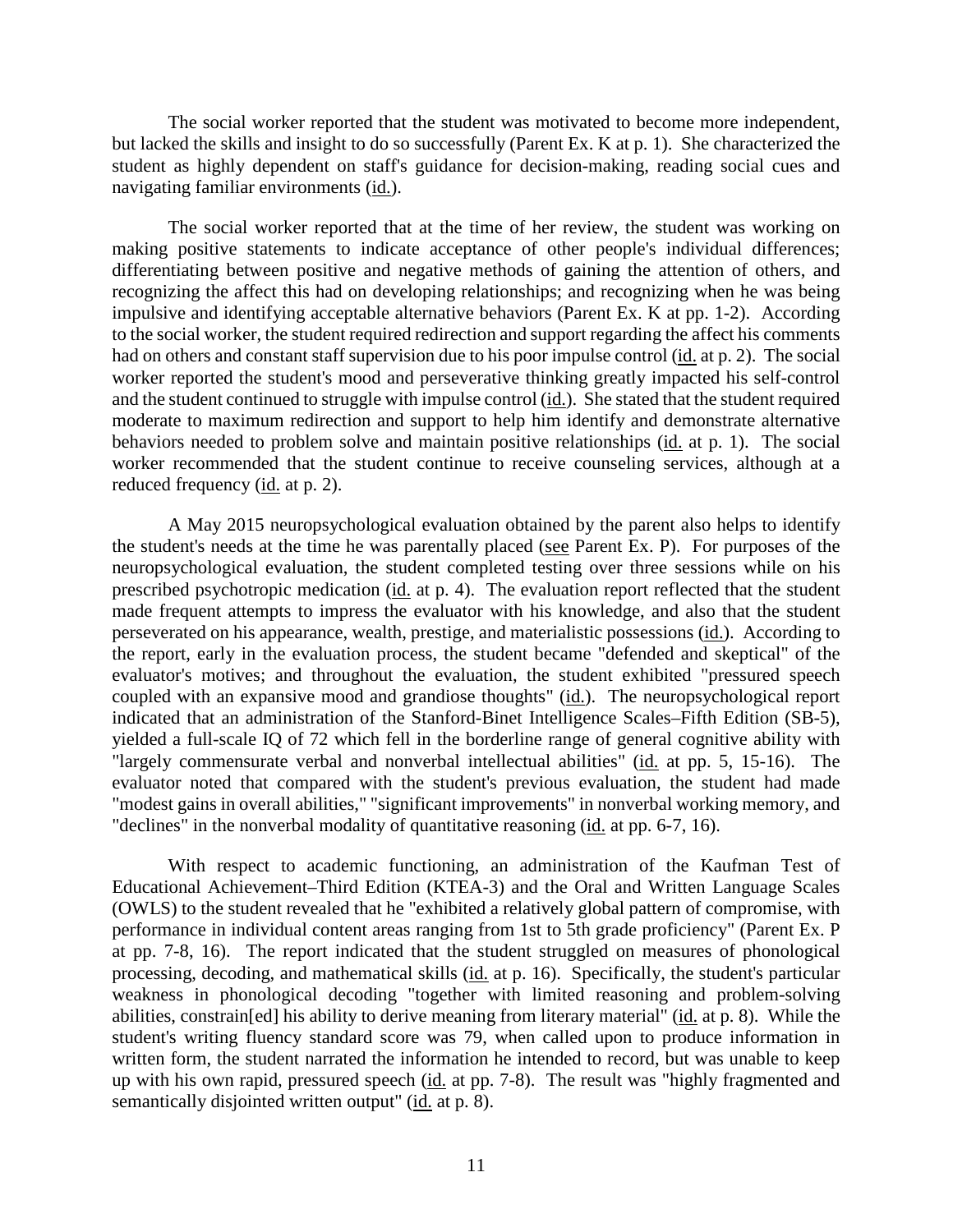With respect to attention and concentration, the Conners' Continuous Performance Test– Second Edition (CPT-II) was administered and the student demonstrated a "largely unremarkable profile of attention/concentration" except where the student's "pressured speech and grandiosity resulted in frequent derailments from portions of the assessment and a need for examiner redirection" (Parent Ex. P at p. 8). The student's performance on the sustained attention portion of the test was "markedly atypical" (id.). With respect to formal measures of executive functioning, the student's profile was varied, ranging from an impaired to average performance (id. at pp. 9- 10). Observed areas of weakness included planning and verbal set-shifting; and the student's parents and teachers reported significant weaknesses in "deployment of executive skills in everyday situations/contexts" (id. at p. 10). With respect to speech and language abilities, the student experienced difficulty with higher order comprehension, and due to pressured speech and his verbose manner, the student struggled to adhere to rules of syntax when required to formulate ideas (id.). The student performed in the "impaired range" on a measure of visual-motor integration (id. at pp. 10-11).

To assess the student's behavioral and social/emotional functioning, the evaluator interpreted results from the Behavioral Assessment System for Children—Second Edition (BASC-2) (Parent Ex. P at pp. 12-14). The student's parents and teachers reported "behavioral and socialemotional challenges" including anxiety, depressive symptoms, hyperactivity, defiance/aggression, conduct problems, patterns of atypicality, social withdrawal, and attentional difficulties (id. at pp. 15-16). The evaluator opined that the student demonstrated an "impulsive, brash, and grandiose exterior" that masked insecurities about his self-worth, and as a means of overcoming this ambivalence engaged in "tactics to intimidate and/or degrade" others (id. at p. 16).

With respect to adaptive functioning, as measured by the Vineland Adaptive Behavior Scales, Second Edition (Vineland-II), the student demonstrated overall communication skills, daily living skills, and socialization skills in the low range (Parent Ex. P at pp. 14-15). Specifically, the student's expressive communication skills were marginally stronger (moderately low range) than his receptive skills, yet still "objectively impoverished" (id. at p. 14). With respect to daily living skills, the report indicated that while the student could carry money safely, tell time on an analog clock, and demonstrate the computer skills needed to carry out complex tasks, the student was unable to travel independently to a familiar destination or count his change following a purchase (id.). With respect to socialization skills, the report indicated that the student did not meet friends with any regularity, was not routinely careful about discussing personal matters, did not show good sportsmanship, or go places without adult supervision (id. at pp. 14-15). Further, the report noted that the student may not be able to control his anger when he does not get his way, to consistently communicate his ideas without being rude, or to accept helpful solutions from others (id. at p. 15). The evaluator noted that the student exhibited clinically significant levels of maladaptive behaviors including excessive dependency, sleep difficulty, anxiety/nervousness, impulsivity, insensitivity, attention problems, and restlessness (id.).

To assess the student's personality, the evaluator administered the Millon Adolescent Personality Inventory (MAPI), and opined that the student's "impulsivity, voiced pride in assertiveness, boldness, and hard-boiled masculinity mask a deep insecurity about his self-worth"; and that the student may view others as antagonistic, which he felt justified his defensive posture (Parent Ex. P at p. 15). The evaluator reported that the student was "touchy and jealous"; and that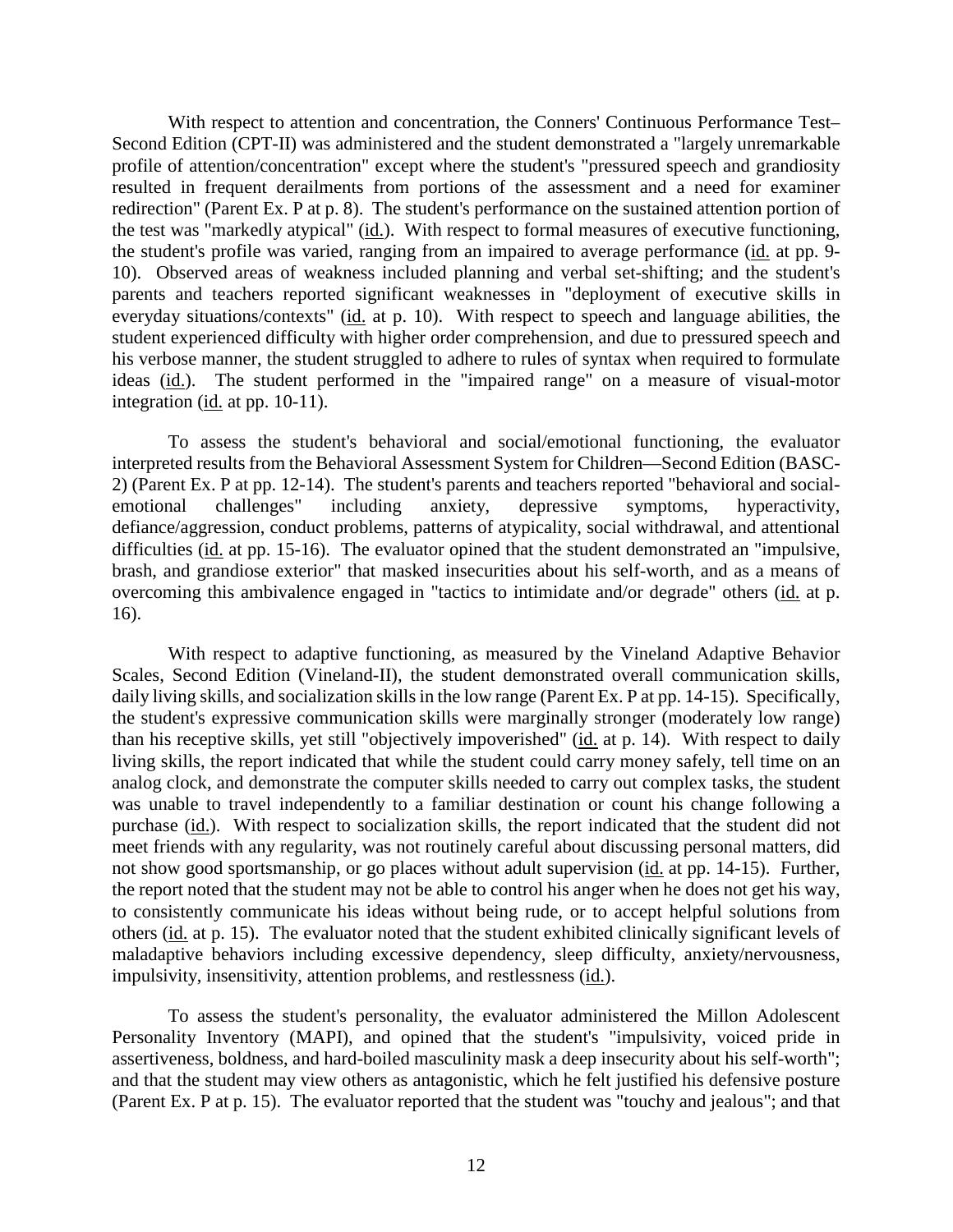the student "may be inclined to brood, harbor grudges, and ascribe malicious tendencies to others" (id.). According to the report, the Thematic Apperception Test (TAT) was administered, which evaluated thought content and process, and aspects of emotional functioning (id.). The evaluator noted that the student "enthusiastically formulated stories that were fraught with creativity and fantasy but, owing to his attention-seeking sensationalism, often lacked coherence" (id.).

To address the student's needs identified as a result of the May 2015 neuropsychological report, the psychologist delineated a significant number of recommendations (Parent Ex. P at pp. 17-20). To address the student's management needs, the report included strategies and accommodations such as abundant opportunity for repetition and rehearsal; modeling and visual demonstrations; learning prompts; graphic organizers; reinforcement and shaping; provision of classroom notes; preferential seating; extended time and separate location for classroom and standardized tests; test questions read to student; repetition of instructions and directions; break periods; refocusing; end of day "check-ins" with school personnel; chunking material; and submission of "first drafts" or outlines for written assignments (id. at pp. 17-19). To address the student's behavioral, social/emotional, and academic needs, the report included a recommendation for placement in a therapeutic academic setting with a ratio of six to eight students with one special education teacher and one assistant teacher (id. at p. 17). Further, to address the student's academic and adaptive needs the report included recommendations for a 12-month program that employed evidenced-based scholastic tools and approached education in a multisensory fashion, and an educational milieu that was structured, yet nurturing and slowly paced (id.). The report also recommended that the academic placement emphasize the development of life and adaptive skills (id. at p. 18). Additionally, to address the student's vocational needs, the report included recommendations such as an applied, practical, hands-on curriculum, along with regularly scheduled vocational opportunities with an on-site job coach in community settings that allowed for the student's processing inefficiencies, and included concepts introduced at school and applied in real world situations (id. at p. 17).

To address the student's social/emotional and behavioral needs, the report included recommendations such as placing the student with a well-matched peer group, and developing a behavior intervention plan (BIP) that incorporated collaborative problem solving techniques; psychopharmacological treatment; ongoing counseling; narrating social interactions for the student and providing him with a clear statement of explicit and implicit social rules; consistency in teaching and predictability of routine and environment; visual organizers; review of daily schedule; and explicit social skill building techniques (Parent Ex. P at pp. 17-20).

To further address the student's communication, behavioral, social/emotional, and visualmotor needs, the report included recommendations for related services including speech-language therapy, OT, and individual and group counseling (Parent Ex. P at p. 18).

Finally, the student's May 2015 IEP provided additional insight into the student's speechlanguage and motor needs (Dist. Ex. 11). With respect to the student's speech-language skills, the IEP indicated that the student often interrupted his partner during conversational exchanges and had demonstrated minimal progress in allowing his partner to comment and question during conversation (id. at p. 7). However, the IEP noted that when given prompts, the student was able to pause and allow his partner to comment before stating his own opinion (id.). With respect to the student's physical needs, the IEP indicated that the student needed to improve his bilateral hand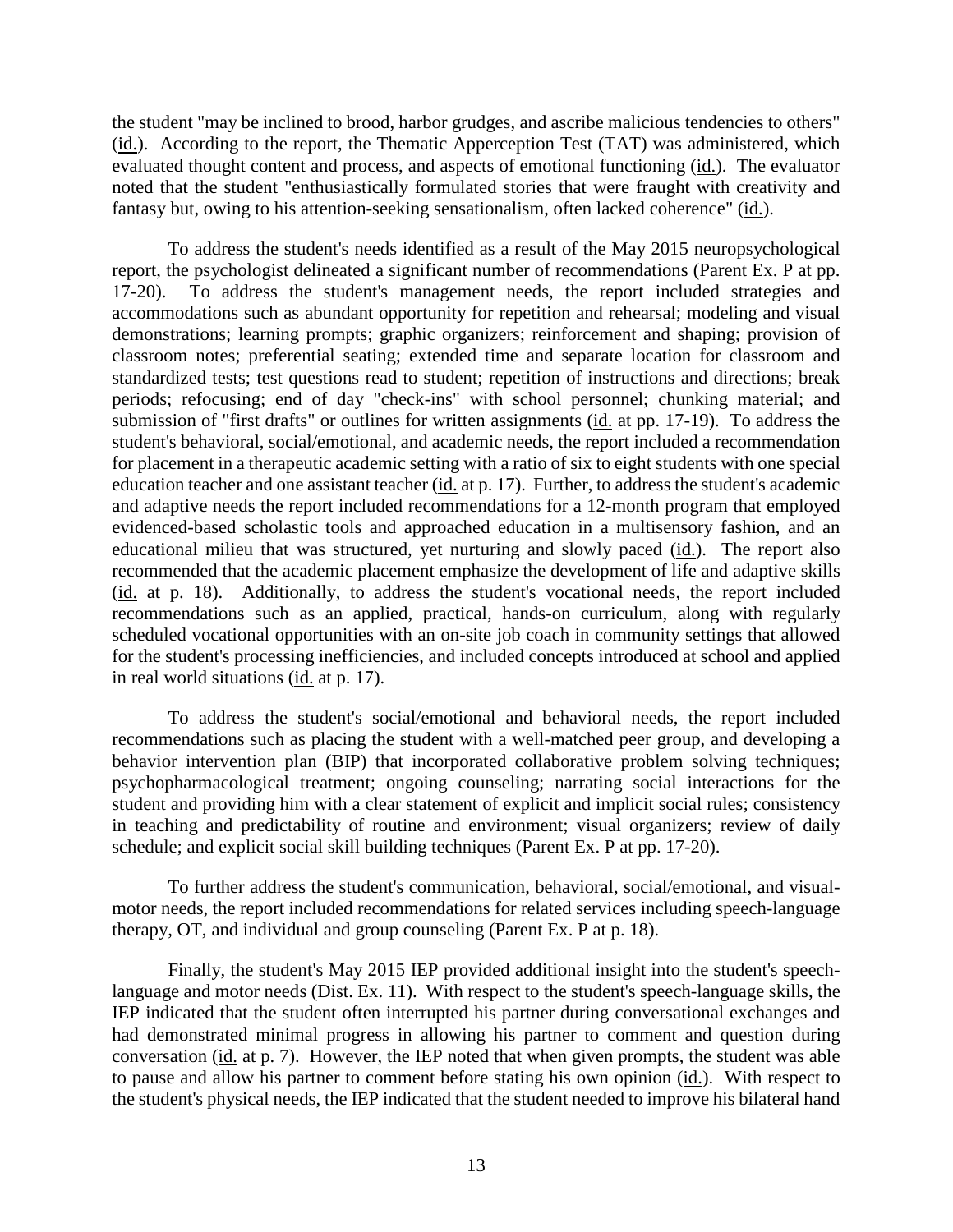skills, motor planning, eye-hand coordination, fine motor skills, safety awareness, and sensory processing skills (id. at p. 9).

#### **2. Specially Designed Instruction**

The district argues that the student did not receive formal academic instruction while attending Chamberlain, nor did he receive any related services. The district argues that the IHO incorrectly determined that Chamberlain was appropriate and erred by finding that the student received vocational instruction and behavior supports through psychiatric and psychological services, counseling, social skills training, and positive reinforcement.

Contrary to the district's assertions, the hearing record contains sufficient evidence describing how the educational program at Chamberlain addressed the student's needs. Specially designed instruction is defined as "adapting, as appropriate to the needs of an eligible student . . ., the content, methodology, or delivery of instruction to address the unique needs that result from the student's disability; and to ensure access of the student to the general curriculum, so that he or she can meet the educational standards that apply to all students" (8 NYCRR 200.1[vv]; see 34 CFR 300.39[b][3]).

Although the May 2015 CSE determined that the student had earned enough credits to receive a high school diploma and therefore after June 2015 would no longer be eligible for special education or related services, the parents disagreed and requested that the CSE develop an IEP for the student for the 2015-16 school year (Dist. Ex. 11 at p. 2). Following the district's refusal, the parents began to look for an alternative placement for the student.<sup>7</sup>

The student's father testified that he found Chamberlain through personal conversations with friends who had children with disabilities, internet research, and the help of an educational consultant (Tr. p. 580). He reported that he visited the school in the second or third week of July 2015 and that when he visited he observed "high functioning kids who had learning disabilities and who were emotionally disturbed, all in [the student's] age range" (Tr. pp. 581-82). The student's father opined that the students at Chamberlain seemed happy and well taken care of and the facility looked nice (Tr. p. 582). He noted that Chamberlain had a "small staff to student ratio" in the classroom and housing facilities (id.). The student's father explained that "seeing that they were able to make progress with some of the kids, and that the kids were well taken care of" made him feel comfortable having Chamberlain take care of the student (id.).

The student was parentally placed at Chamberlain in August 2015 for the 2015-16 school year (Tr. pp. 579-80, 608-09). According to the Chamberlain education supervisor (supervisor), Chamberlain is approved by the State of Massachusetts to provide education to special needs students (Tr. p. 607). At the time of the impartial hearing, the supervisor testified that there were 107 students attending Chamberlain, 18 as day students and the remainder as residential students (id.). The supervisor reported that Chamberlain employed six special education teachers, twelve

<sup>&</sup>lt;sup>7</sup> The student's father reported that in the beginning of July 2015, the student was hospitalized for approximately one week due to a manic episode secondary to medication (Tr. pp. 578-79). According to the student's father, the student's behavior was "a little bit better" following his discharge; however, the student still engaged in inappropriate outbursts (Tr. p. 579).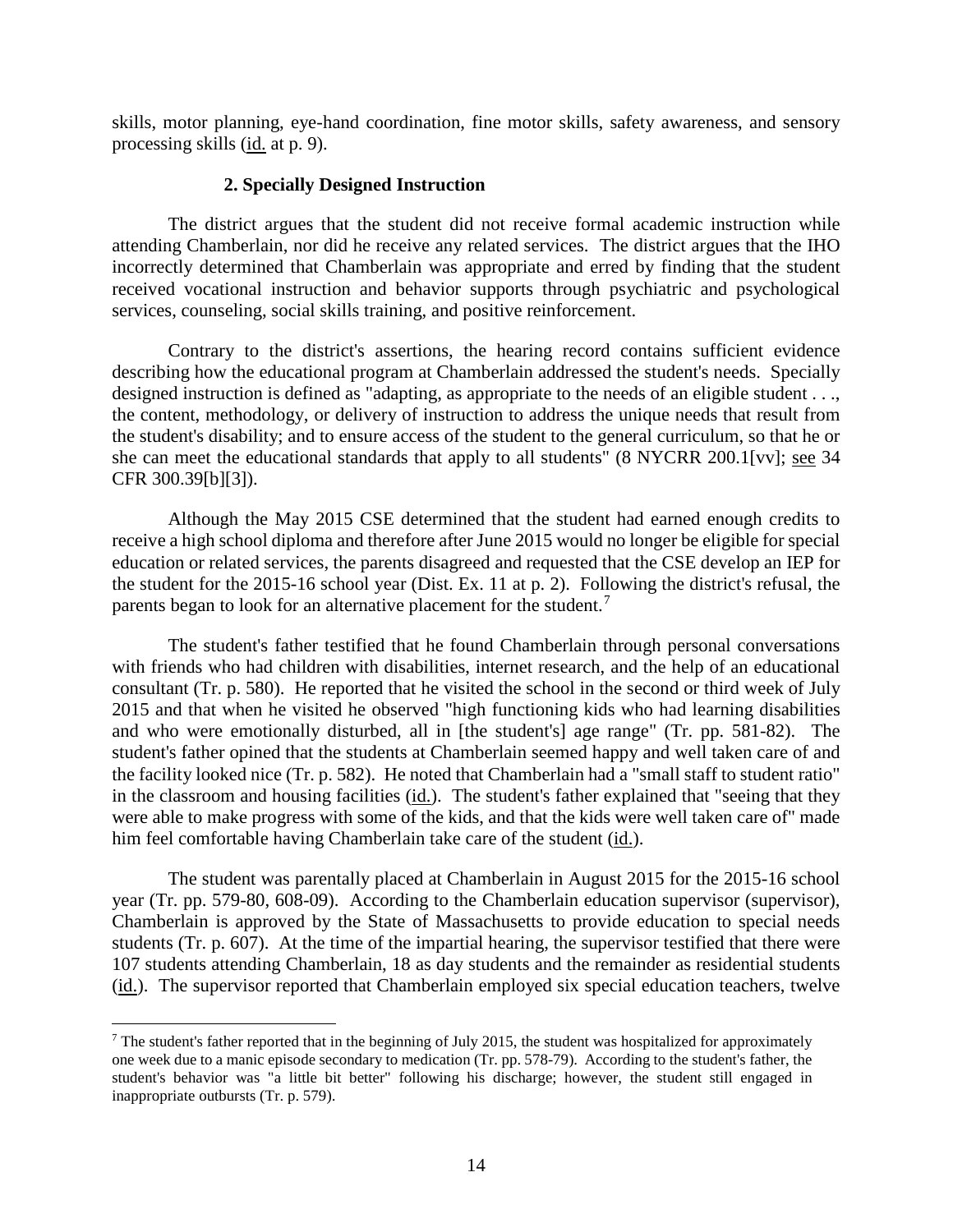content area teachers, and 14 associate teachers (Tr. pp. 606-09). Additionally, the supervisor testified that Chamberlain utilized a collaborative problem solving approach, and was a highly structured program due to its 4:1 student to staff "ratios in any activity or any building," as well as its set routines, schedules and supervision (Tr. pp. 631-32). The supervisor explained that for students new to the school, Chamberlain held an initial service plan meeting six weeks from the date of enrollment; and that during that intervening time, Chamberlain staff "try to assess where the student stands and develop a plan" (Tr. p. 616). The student team manager at Chamberlain testified that the primary focus of the school was "to provide care, therapeutic support to help people grow and learn, how to manage . . . whatever their disabilities may be" (Mar. 30, 2016 Tr. p. 915).

Following the student's enrollment at Chamberlain, the school developed a treatment plan for the student that included the student's referral behaviors, current level of functioning and behavior management overview, student strengths, individual and group therapy services, program treatment goals—including objectives, interventions and responsible parties—progress, family centered goals, an academic section detailing the student's grade level and academic courses, and a health/medical record (Parent Ex. L). The student's treatment plan, reporting on the period from August 10, 2015 to October 20, 2015, indicated that the student's referral behaviors included a history of aggressive behaviors, perseveration on topics such as weight gain, and difficulties with focusing on one task or topic at a time, as well as emotional regulation challenges, all of which impeded the student's social interactions and academic success (id. at p. 1).<sup>8</sup> The treatment plan stated that since his enrollment, the student at times struggled with remaining on task in both the classroom and residence, but had been able to carry out tasks with extra staff support (id.). The treatment plan stated that "in session" the student continued to jump from one target to another but was able to refocus with extra support from the counselor (id.). The treatment plan noted that the student had experienced several positive peer interactions since his enrollment, but also that there had been a few occasions when the student became agitated during peer interactions and had difficulty tolerating his emotions and misinterpreted social situations (id.). According to the treatment plan, the student was "very anxious about his body image" and hyper-focused on diet and exercise (id.). The treatment plan noted that the student was very conscious of the majority of his struggles and seemed motivated toward working on his struggles while at Chamberlain (id.).

With respect to student strengths, the treatment plan indicated that the student was caring and smart and enjoyed socializing with others, playing sports, and working out (Parent Ex. L at p. 2). According to the treatment plan, the student had received 45-minute individual therapy sessions weekly, the initial focus of which was building a therapeutic alliance while addressing the student's anxiety related to body image (id.). A change in therapists resulted in a change in focus to interpersonal skill building, impulse control, self-advocacy, and transition planning (id.). With respect to group therapy, the treatment plan indicated that a weekly, 45-minute residence support group, in which a clinician offered support and check-ins as needed, had been provided to the student (id.).

 <sup>8</sup> The treatment plan referenced a September 2009 hospitalization for long term agitation, but not the student's July 2015 hospitalization (Parent Ex. L at p. 1).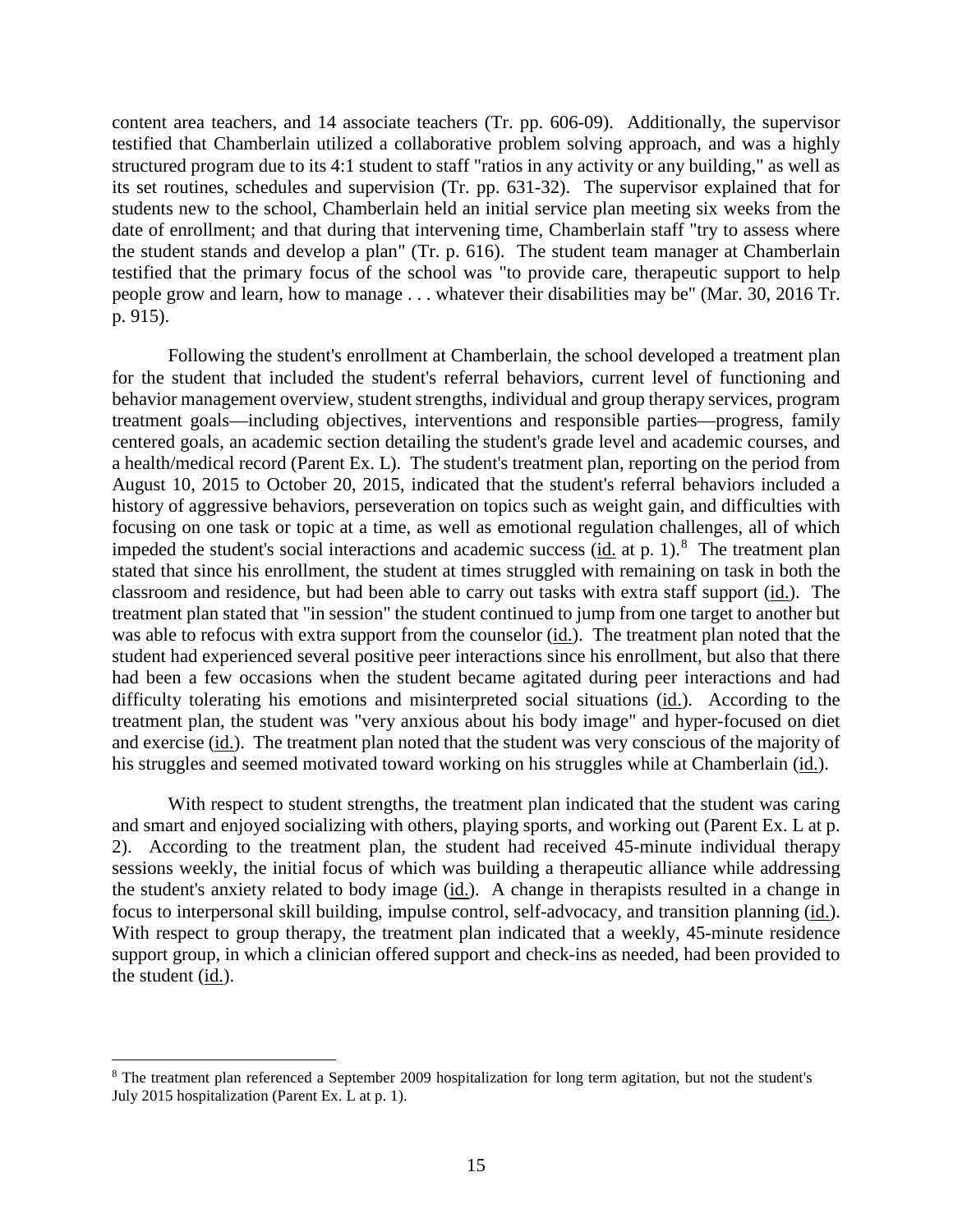The student's treatment plan included two program treatment goals; the first goal targeted the student's interpersonal skill building and emotional regulation, and the second goal targeted the student's vocational skill building and transition planning (Parent Ex. L at pp. 3-6). Among other things, the first goal included objectives related to the student's ability to develop insight into how his comments/behaviors impacted his daily interactions, as well as his ability to reciprocate in daily interactions, and identify triggers and socially acceptable responses to them (id. at p. 3). The objectives also focused on the student's ability to improve his emotional boundaries and manage his frustration (id.). The related interventions detailed by the treatment plan included attending weekly individual therapy, weekly psychoeducational groups, and monitoring and feedback from staff (id. at p. 4). The treatment plan stated that since enrolling in Chamberlain, the student's ability to use appropriate social skills and engage in positive peer interactions had been inconsistent (id.). According to the treatment plan, the student was eager to interact with peers but struggled with understanding how his comments and behavior impacted the quality of his interactions (id.). The treatment plan indicated that when the student was frustrated or discouraged, he had significant difficulty regulating his emotions and became rude and defiant with both staff and peers (id.). However, the plan also indicated that when calm and in a positive state of mind, the student served as a helpful role model to others (id.).

The second treatment goal included objectives which targeted, among other things, the student's ability to identify strengths and weaknesses that would impact his community-based success; learning to sustain participation in community service opportunities; attaining an offcampus internship, followed by an off-campus job; and enhancing his understanding of independent living and what it entailed (Parent Ex. L at p. 5). The related interventions detailed by the treatment plan included individual therapy, assistance and encouragement from the treatment team and faculty monitoring and support (id. at p. 6). With respect to the student's progress to date (October 2015), the treatment plan indicated that since enrolling at Chamberlain the student had volunteered in an off-campus "local kitchen"; however, due to difficulties with the manager the student refused to return, despite staff encouragement (id.). According to the treatment plan, the student often shared goals and interests regarding career options but "had difficulty identifying more realistic and feasible options" (id.). The treatment plan stated that the student completed his activities of daily living in the residence with minimal to no prompting and that he had a basic understanding of independent living (id.).

The student's treatment plan also included family centered goals related to the treatment team maintaining weekly contact with the student's family, the student's family implementing necessary structure and boundaries during home visits and the student, and his family working collaboratively to build trust and communication (Parent Ex. L at p. 6). In terms of progress, the treatment plan indicated that the student had only had one home visit, which he reported went well, and that the student was eager to earn more home visits in the future (id.).

The academic section of the student's treatment plan indicated that specific academic goals were included in the student's IEP, but the student did not have an IEP at the time the treatment plan was created, and the treatment plan did not otherwise include academic goals (Parent Ex. L at p. 7). The treatment plan further indicated that the student's then-current grade level was "12+" and listed the following academic courses for the student: consumer math, social studies (economics), health and nutrition, American literature, physical education, fine arts, enrichment courses, and community experiences (id.). With respect to academic strength and needs, the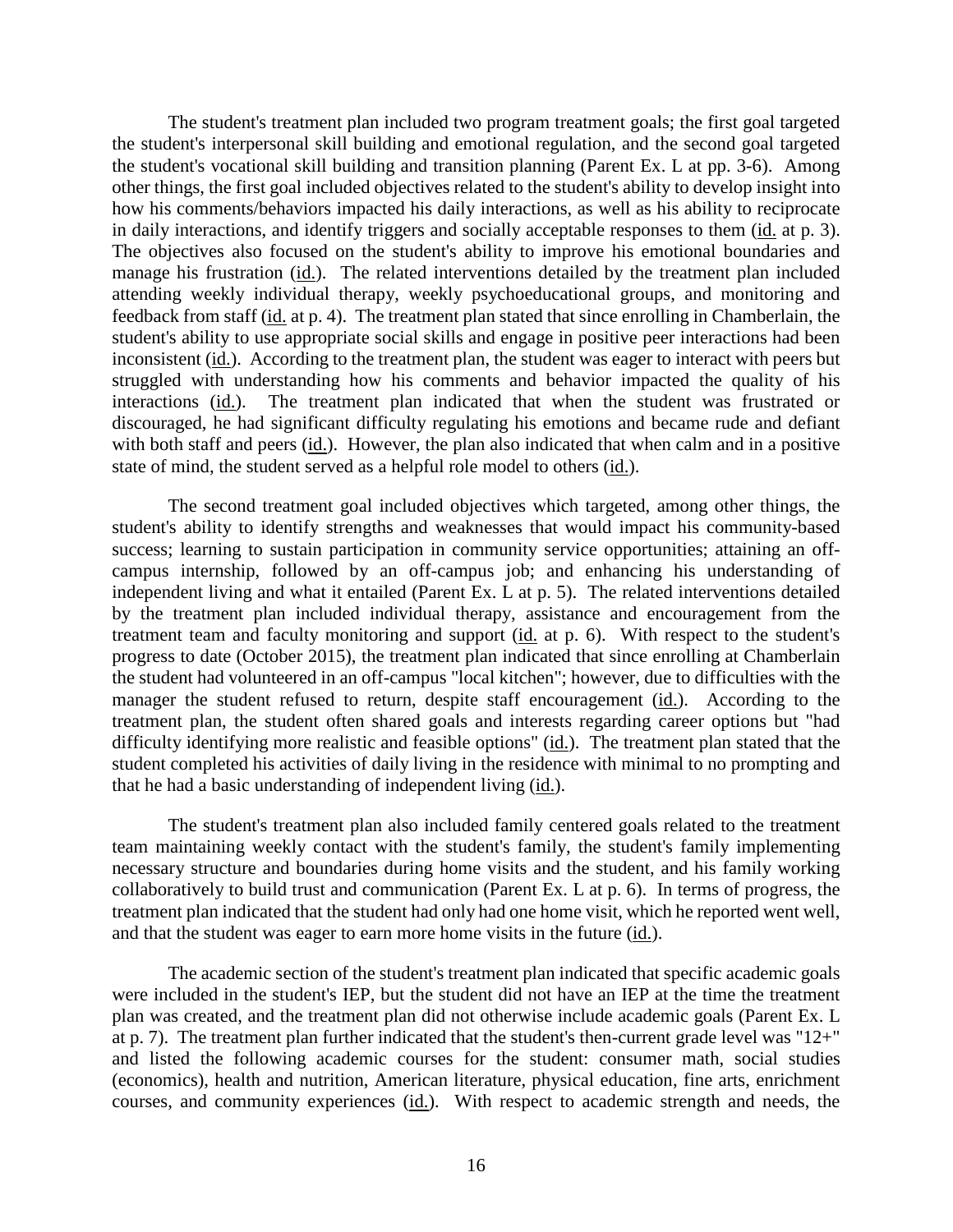student's treatment plan indicated that, at the time it was developed, the student was placed in a "partially self-contained Life Skills class" in order to progress in vocational and life skills for postschool transition (id.). According to the treatment plan, although the student was placed in the "Life Skills" classroom, he spent the majority of his time exploring community based internship placements (id.). The treatment plan indicated that the student was capable of task completion at his internship, but had difficulty maintaining appropriate interactions with staff (id.). With respect to the student's academic performance and progress, the treatment plan indicated that the student had made inconsistent progress in terms of stabilization of his frustration tolerance and overall behavior control (id.). The treatment plan indicated that when the student was in a "negative space" he would ask to speak with preferred staff, rather than make off-color comments to peers, as he had in the past (id.). According to the treatment plan, the student preferred verbal participation in his life skills-centered academic assignments within the classroom setting (id.). The student's internship tasks included meal planning, grocery shopping, meal preparation, customer service and clean-up (id.).

Although the student's father believed that the student received academic instruction at Chamberlain, and the student's treatment plan indicated that he was enrolled in numerous academic classes, the hearing record shows that the student did not receive formal academic instruction at the school. The student's father testified that Chamberlain was providing the student with academic instruction, including instruction in basic math (with personal money management) and reading (with basic English instruction), and social studies (Tr. pp. 582-83).<sup>9</sup>

However, according to the hearing record the student spent the majority of his time, from August 2015 through the time of the hearing, in community-based settings with an emphasis on vocational, life, and social skills (Tr. pp. 609-12, 614, 638, 709-10, 749-51, 877, 882-84, 891-92; Mar. 30, 2016 Tr. pp. 915-16, 950-51; Parent Ex. L at p. 7). The student was placed with seven other students, 18 to 21 years of age, in a "transition/life skills class" staffed by two special education teachers (Tr. pp. 877-78, 882; Mar. 30, 2016 Tr. pp. 947, 949; Parent Ex. L at p. 7). The Chamberlain supervisor testified that the students in the life skills class spent 80 percent of their week at volunteer internship locations, and that the time the students spent in the classroom was scheduled with therapy sessions, group sessions, and "some classroom-based activities focusing on pre-vocational skills" (Tr. p. 612). The student's typical weekday schedule included approximately 16 hours of an off-site "work situation" per week, and was as follows: transition from the residence to school at 8:00 a.m.; from school to community location by 9:00 a.m.; back to campus for lunch at 12:15 p.m.; to another community location (such a volunteer job opportunity, library, or YMCA) until 3:00 p.m.; and then back to the residence (Tr. pp. 628-30, 882-85). One morning per week for 90 minutes, the student attended an enrichment class on campus in current events; and some afternoons, the student attended "therapies" (Tr. pp. 884-85; Mar. 30, 2016 Tr. pp. 963, 1005).

The education supervisor at Chamberlain testified that the student came to the school seeking a high school diploma (Tr. pp. 638-39). The supervisor reported that he initially placed the student in a class that "was on a more academic track", but that the class "did not work out"

<sup>&</sup>lt;sup>9</sup> The student's father also reported that the student was attending classes at Chamberlain and suggested that the student was "able to sit in classes probably significantly longer than he was able to do at Gersh" (Tr. p. 587).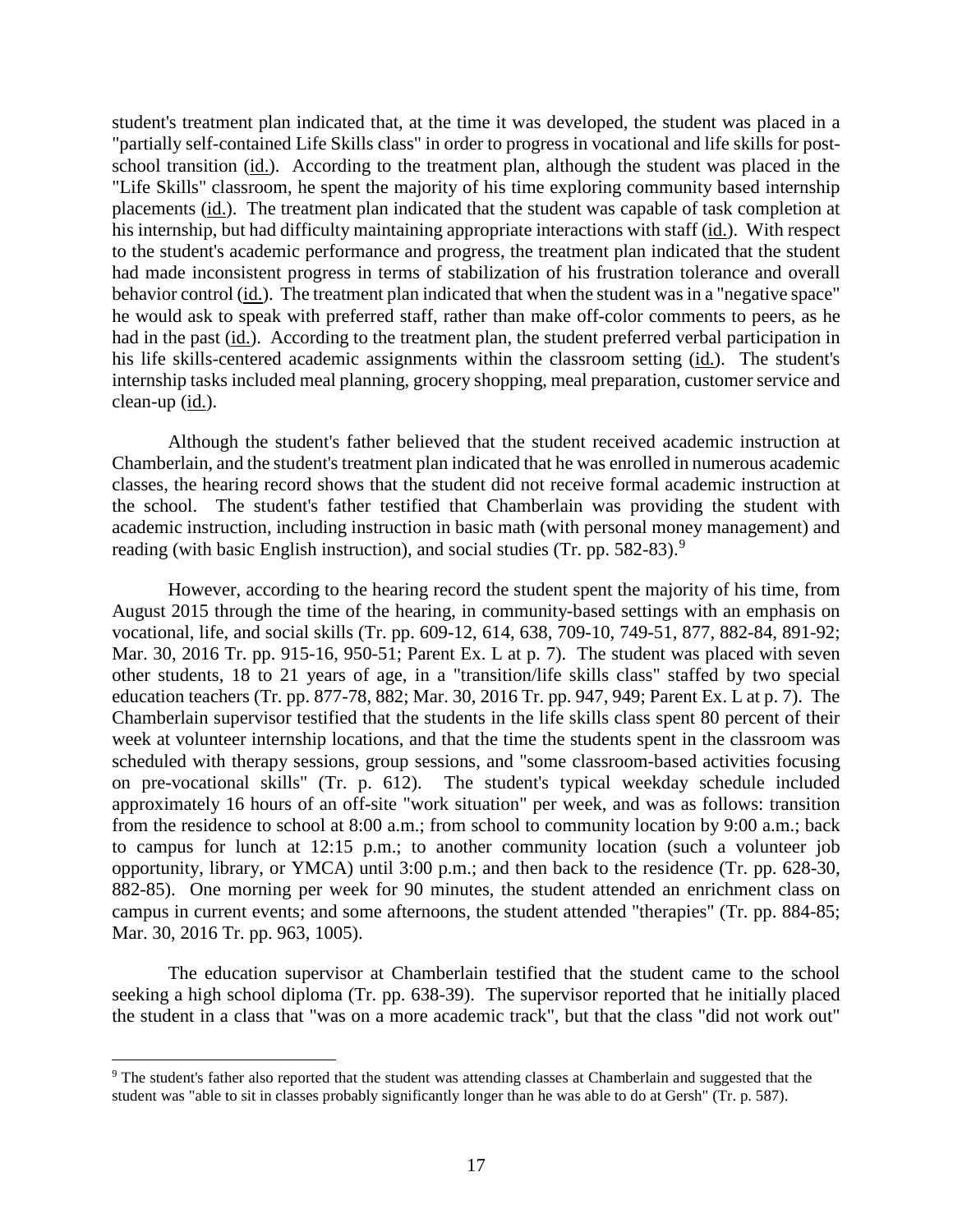academically or socially for the student (Tr. p. 609). The supervisor described the student's initial placement as a "very classroom-based class" where the student would have all four of his core academic subjects in one day (Tr. p. 611). He reported that the academics were "too much" for the student, even with "a pretty high level of support" and the student was not "around similar peers socially" (Tr. pp. 614-15). The student was shifted to "more of a transitional track" that focused on the development of vocational and independent living skills, as well as functional academics (Tr. pp. 609-11, 614). However, the supervisor testified that there were times where he needed to intervene and remove the student from the life-skills based class for short periods of time due to behavioral difficulties on campus and in the community (Tr. pp. 610-11).<sup>10</sup>

According to the supervisor, the students in the life-skills class had typically completed or were near completing credit requirements toward graduation, but had not acquired the skills to transition to independent living or a vocational training setting (Tr. pp. 615-16). He noted that most of the students in the class had been in residential care for "a period of time," and that Chamberlain was trying to place the students in community settings with support to see how they would respond (Tr. p. 616).

The student's life skills special education teacher at Chamberlain testified that the student did not receive consumer math instruction "per se," but that he received math that was incorporated into his daily schedule (Tr. p. 976). For example, math was built into community shopping trips where the student would be responsible for working with a budget (Tr. pp. 976-77). The special education teacher confirmed that the student did not receive instruction in social studies, literature, or fine arts, classes listed in the academic section of the student's treatment plan (Tr. pp. 975-78). However, the special education teacher reported that the student received science, health, and nutrition instruction via a conditioning program at the YMCA that he participated in three times per week (Tr. p. 977). The special education teacher acknowledged that there was no set curriculum for nutrition, that the instruction took place in a workout room at the YMCA and that the teachers followed a curriculum they had developed (Tr. p. 978).

The student's second life skills special education teacher (co-teacher) testified that the class focused on social and vocation skills, noting that the teachers were trying to prepare the students for life outside of a school environment (Tr. p. 877). He reported that there was not an academic component to the program "in a classical sense", nor was there an emphasis on reading or math (Tr. p. 878). He explained that in "the general sense" there was math instruction in the vocational programs in that the teachers looked for the opportunity to show students the value of money and what things cost, but that the teachers did not give the student's assignments and they were not graded on math (Tr. p. 878). As noted above, the student attended an enrichment class of his own choosing for 90 minutes per week (Tr. pp. 884-85; Mar. 30, 2016 Tr. pp. 963, 1005).

 $10$  The hearing record shows that in or around December 2015, the student's behavior deteriorated and he was moved from the life skills class back to an academic class for a period of approximately two to three weeks (Tr. pp. 731-33, 751, 891-92, 916, 940-41). The student also experienced difficulty in his residence during this time (Tr. pp. 696, 702-06; Parent Exs. N, O). Chamberlain staff testified that these incidents coincided with a change in the student's medication (Tr. p. 695, 705). As a result, the new medication was discontinued (Tr. pp. 694-95, 731-33, 941).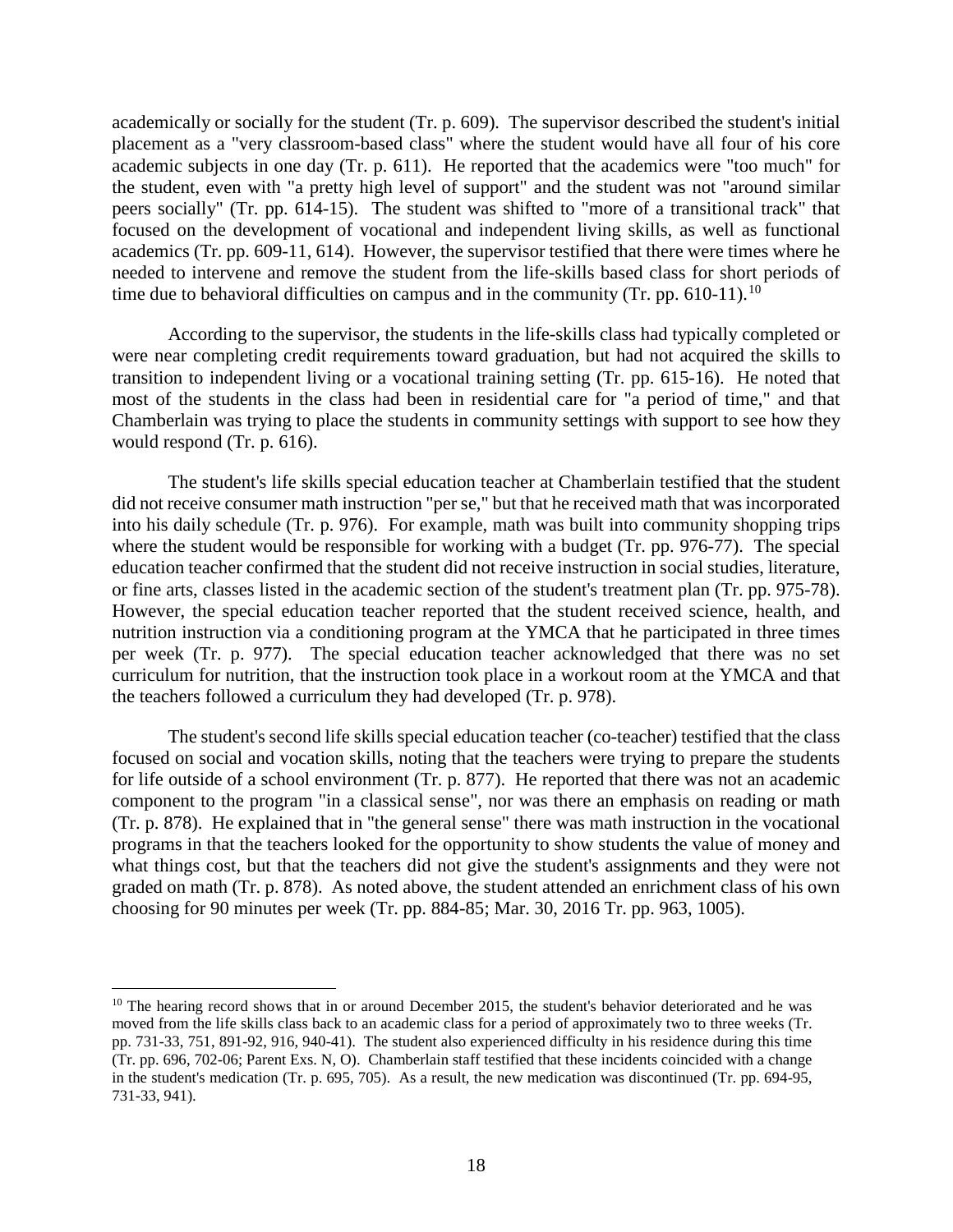In regards to vocational and life skills, the student's co- teacher testified that the life skills teachers took the student to a variety of volunteer job opportunities at food pantries or the Salvation Army (Tr. p. 877). As part of his volunteer internships the student inventoried food at a community food pantry, hung up clothes and put them in their proper location at a Salvation Army store and served meals to homeless people at a church mission center (Tr. pp. 621, 658-60, 886-87). Upon reviewing the student's treatment plan, the special education teacher testified that in order for the student to meet objectives related to community based vocational activities he, the teacher, "process[ed] a lot with [the student]" and engaged in "a lot of one-on-one conversations" with him (Tr. p. 969). In terms of the treatment plan objective that required the student to identify his strengths, the special education teacher testified that the class would do "role playing, talk about it, process it as a group and that's basically how we handle the objectives" (Tr. p. 969-70). The special education teacher reported that the student continued to sustain participation in three to five community service opportunities, as delineated in his treatment plan (Tr. p. 970). With respect to the objective of attaining an off-campus internship and job, the special education teacher reported that "we are using a lot of structure and routine to meet that goal"; however he cautioned that it was going to take more time and a lot of patience and repetition for the student to get an offcampus job (Tr. p. 971). He explained that the teachers were using the student's current internships to build the skill sets that he needed to function independently (id.). According to the special education teacher, the student's life skills teachers were also helping the student navigate on-thejob frustrations by having him seek out a teacher who could provide him the support needed to get back to task, rather than leaving (Tr. p. 972). He reported that the teachers worked on this skill informally, through role playing, and also provided the student with nurturing, tried to keep the student on task and worked with the student on building confidence and motivation (id.). The special education teacher testified that he had talked with the student about his postsecondary goals, filled out mock applications, and created a resume (Tr. p. 973). The special education teacher also reported that he had worked on self-advocacy skills with the student so that he could problem solve work challenges with the on-site supervisor (not associated with Chamberlain) (Tr. p. 974).

With respect to the student's related services needs, there is no evidence in the hearing record that the student received speech-language or occupational therapy while attending Chamberlain (Tr. p. 735; Mar. 30, 2016 Tr. pp. 976-78; Apr. 13, 2016 Tr. pp. 935-36; see Parent Ex. L). However, the failure to provide related services will not render a unilateral placement inappropriate if the placement as a whole is reasonably calculated to enable the student to receive educational benefits (T.K. v. New York City Dep't of Educ., 810 F.3d 869, 878 [2d Cir. 2016]; C.L. v. Scarsdale Union Free Sch. Dist., 744 F.3d 826, 838-39 [2d Cir. 2014]).

In addition to a lack of academic instruction, there is minimal evidence of the student's teachers or Chamberlain residential staff attempting to formally teach the student independent living skills. Although the student's treatment plan also included a goal that targeted independent living and the development of a transition plan, his co-teacher testified that he and the special education teacher did not use a written curriculum for life skills, rather they taught life skills as they pertained to vocational skills (Tr. p. 879). The student's father testified that although Chamberlain provided the student with jobs, it did not provide "true transitional services where [students] learn to live on their own in the community" (Tr. p. 588).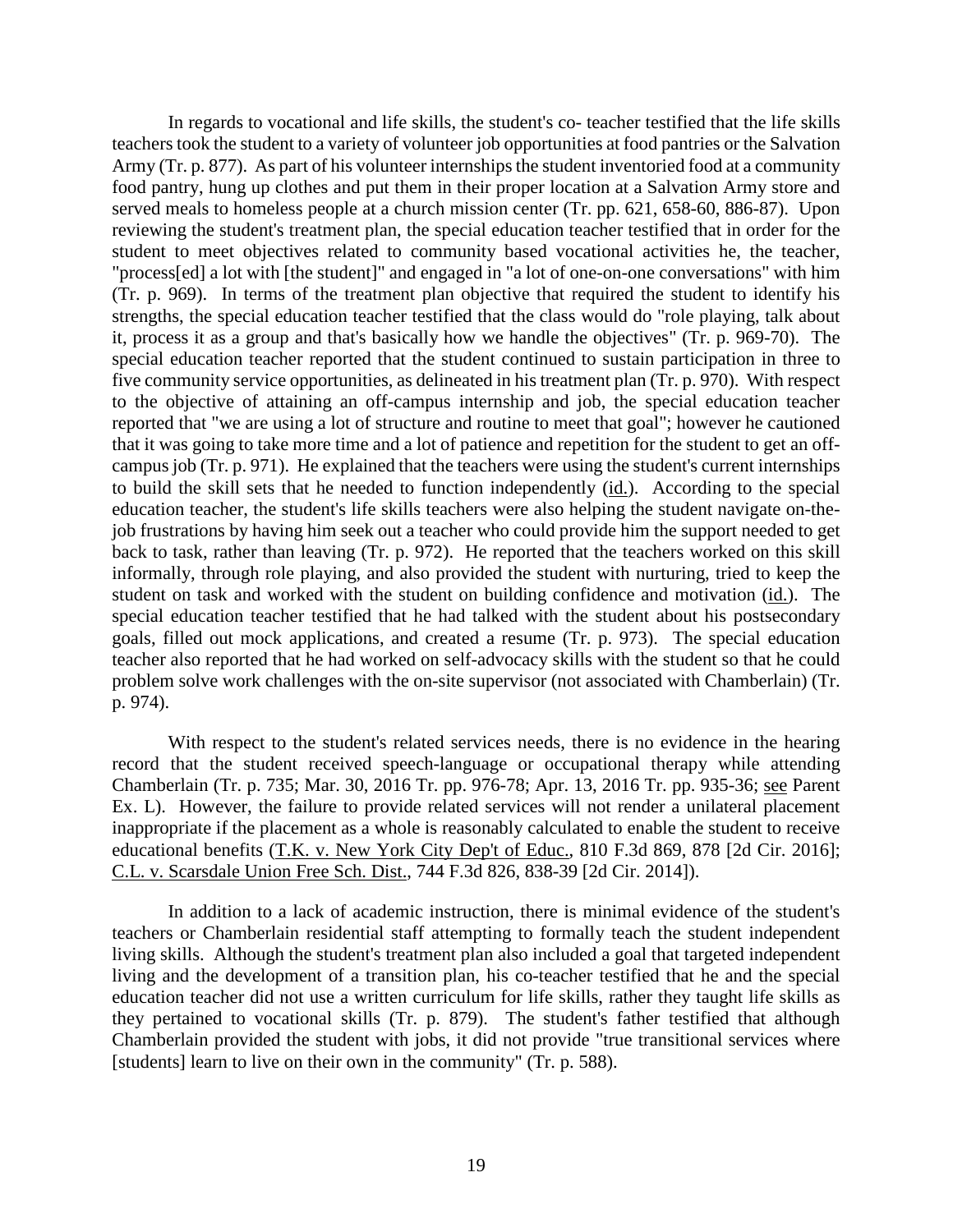In terms of the student's vocational needs, as noted above, the Chamberlain treatment plan included a goal and several objectives that targeted the student's participation in community based vocational opportunities, and the majority of the student's time was spent exploring community based internship placements (Parent Ex. L at pp. 5-7). The student was supported by his teachers in these placements (Tr. pp. 958, 969-74, 987).

However, there is also minimal evidence in the hearing record that Chamberlain provided the student with academic instruction or attempted to teach him functional academic skills in a classroom setting. The student's father confirmed that according to the private neuropsychologist the student should continue to be provided with academic and therapeutic services through age 21, and that the educational consultant he ultimately employed recommended that the student continue with academic support in a residential-type setting (Tr. pp. 789, 838-39; see Tr. p. 580, Parent Ex. P at p. 17). He testified that he placed the student at Chamberlain for among other things, the academic program and moreover, reported that the student was receiving academic instruction in math, reading and English at the school (Tr. pp. 582-83, 789). However, the hearing record shows, and the IHO found, that the student did not receive formal academic instruction at Chamberlain (IHO Decision at p. 55). As noted above, the Chamberlain education supervisor testified that the student came to the school for a high school diploma (Tr. p. 639).<sup>11</sup> Although the student was initially placed in a program that focused on academics, the class he was placed in "did not work out" because the student was unable to perform academically at the level of the class and it was not a good fit for the student socially (Tr. pp. 609, 638, 647-48).<sup>12</sup> While the Chamberlain supervisor confirmed that the school had another, more academically appropriate class for the student, he declined to place the student in that class (Tr. p. 649). The student's co-teacher testified that he could not answer why the student was not in an academic program (Tr. p. 891). The student's treatment plan did not include any academic goals or objectives and, with the exception of "enrichment," the student did not attend any academic classes listed on his treatment plan (Tr. pp. 878-79; Mar. 30, 2016 Tr. pp. 963, 975-78, 1005; see Parent Ex. L). Furthermore, the treatment plan indicated that the student "prefer[red] verbal participation in his Life Skills centered academic assignments with the classroom setting" (Parent Ex. L at p. 7).

While the student's teachers reported that the student received consumer math within the context of his vocational program and health and nutrition instruction within the context of community outings to the YMCA, this instruction appears to have been provided on an ad hoc basis with no curriculum to guide instruction nor any articulated goals (Tr. pp. 878-79, 976-78). While the student was transferred back to an academic classroom for a short period of time in December 2015-January 2016, the hearing record does not describe the class in which the student was placed and it appears that the student was moved in response to escalating behaviors and a

<sup>&</sup>lt;sup>11</sup> The supervisor testified that based on the program the student was placed in that he would be working toward a Chamberlain diploma (Tr. p. 639). According to the supervisor, the student would earn a Chamberlain diploma if he mastered the goals/objectives identified in his treatment plan or if he aged out of special education (Tr. pp. 639-40). The supervisor stated that it was hard to determine if the student would earn a Chamberlain diploma if he aged out of special education but did not master his treatment plan objectives (Tr. p. 40).

 $12$  The supervisor reported that the student was initially placed with a group of 12th grade students on a "general" studies track" (Tr. p. 647). He explained that students on this track may go on to community college or get a job and that the level of academics was " a little lower than our college preparatory track" (Tr. p. 647).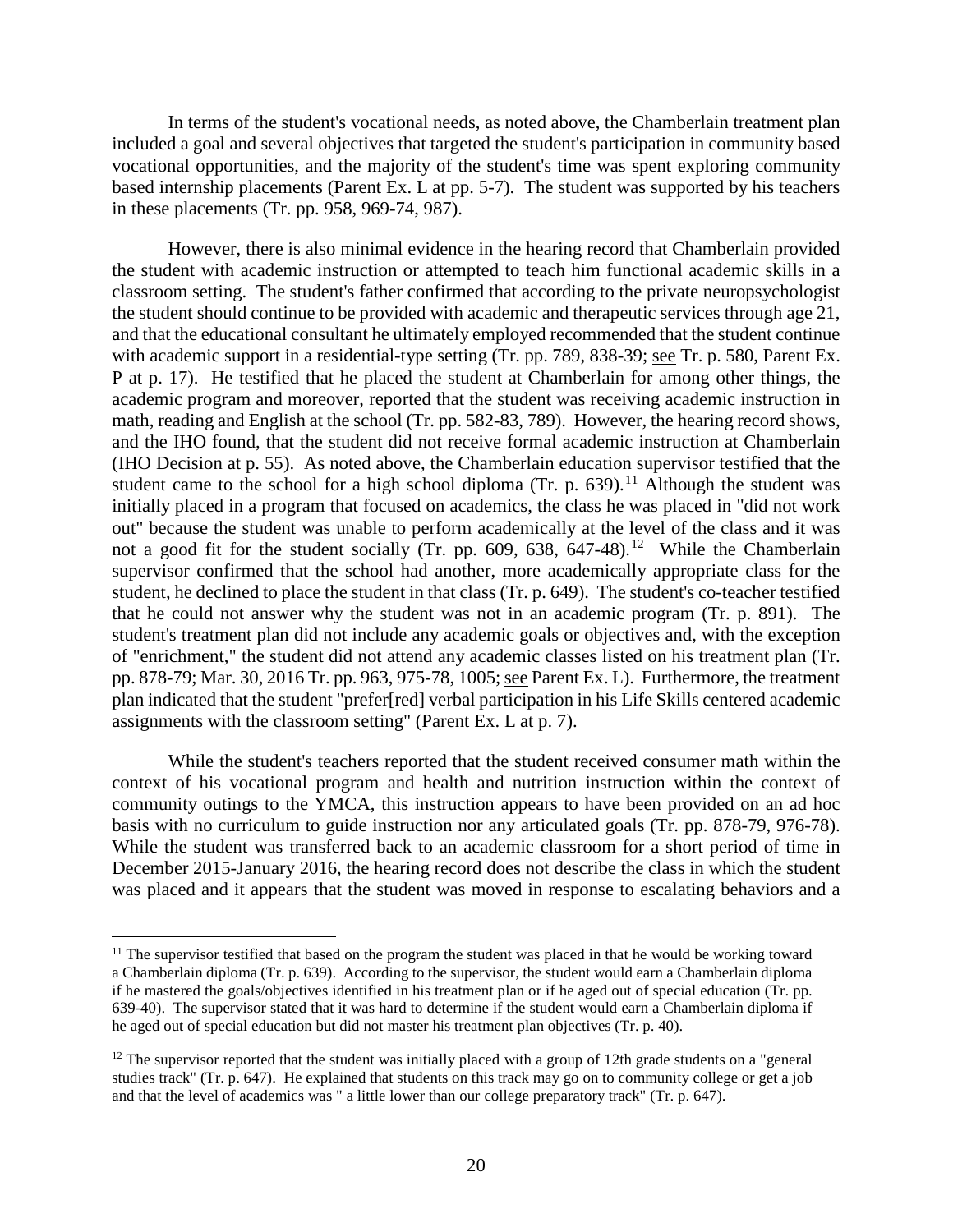refusal to attend vocational assignments, rather than an assessment of his academic needs (Tr. pp. 750-51, 891-92, 916, 940-42).

With respect to the student's social/emotional needs, the hearing record shows that, according to the student's Chamberlain counselor, Chamberlain employed seven clinicians, along with five or six clinical interns (Tr. pp. 683-84). According to the counselor, all of the students at Chamberlain received counseling, and all students received the same amount of counseling; however, students who were having difficulties were assigned to a clinical intern for additional support (Tr. p. 685). The minimum required counseling for each student was one 45-50 minute session per week (Tr. pp. 685-86). In addition, all students attend two therapy groups—a classroom-based group and a house (dorm) meeting (Tr. p. 686).

The student's counselor testified that he provided individual therapy to the student as well as to his classroom group and dorm group (Tr. p. 687). The counselor reviewed the student's August 2015 treatment plan and stated that he agreed with the description of the student's strengths contained in the plan (Tr. p. 689). He reported that the student enjoyed socializing with others, but that the quality of his interactions varied (id.). He further reported that at times the student mentioned going to college but that the clinician believed that college would be very difficult for the student and that he would have difficulty functioning in a college environment (Tr. pp. 689- 90). The counselor testified that the student had difficulty building interpersonal skills and demonstrating impulse control (Tr. p. 690). The counselor detailed the skills that he was currently working on with the student, including building interpersonal skills; active listening, including taking another person's perspective; being able to reciprocate in an interaction; disagreeing with another person's opinion without offending the person; communication enhancement; and impulse control (Tr. p. 692). The counselor reported that the student struggled with his impulses, mainly making inappropriate comments (Tr. p. 693).

The counselor described the dorm therapy session as a "drop in," where the clinicians had an opportunity to interact with students and students were invited to talk about any issues they were having related to school, the residence, or their family (Tr. p. 687). He characterized the group session as an opportunity for students to interact with each other and the clinician, and to "become closer as a dorm and as roommates" (Tr. pp. 687-88). The counselor testified that the student's participation in the dorm group varied, depending on his mood (Tr. p. 687). He noted that there were times when the student joined the group and other times when he walked away or chose not to participate (Tr. p. 688). According to the counselor, there were other students at Chamberlain who behaved in a similar manner, but not to the same degree as the student (id.).

In addition to seeing the student one time per week for individual therapy and one time per week in his residence, the therapist reported that he saw the student on Fridays at the food pantry where the student's vocational class volunteered (Tr. p. 711). With respect to the student's ability to function in a vocational setting, the therapist reported that it varied because although the student was motivated, he was easily distracted by external events, often as a result of interacting with his peers, and that it was easy for the student to get off task (Tr. pp. 711-12).

The counselor reported that Chamberlain had two consulting psychiatrists who saw students one time per month and monitored their medications (Tr. p. 688). He confirmed that the student saw a psychiatrist once a month (id.).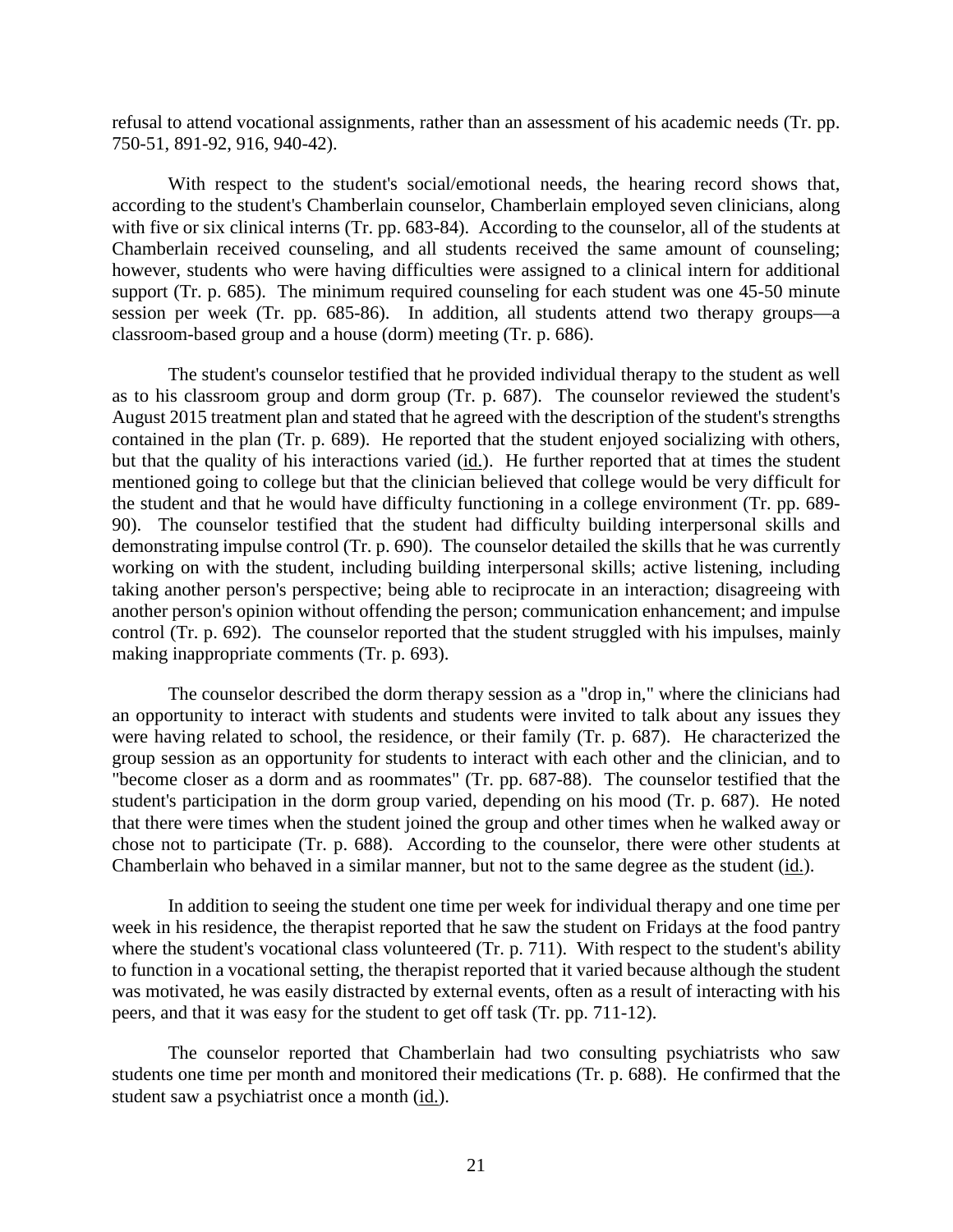In addition to the counseling services and medication management, the student's teachers reported that they used a variety of means to address the student's impulsive and socially inappropriate behaviors. Specifically, the student's teachers testified that they employed redirection, "threaten[ing]" the student with not being able to "go to the gym," removing the student from class, one to one conversations, role playing, repetition, routine, structure, and "processing" of behaviors to address the student's anger and insulting behavior (Tr. pp. 890-92; Mar. 30, 2016 Tr. pp. 969-71).

With respect to the residential portion of the student's program, the Chamberlain "student team manager" testified that from the student's enrollment in August 2015 through a March 17, 2016 meeting, the student had been in three different residences and was initially moved from the first residence due to challenges with a peer (Mar. 30, 2016 Tr. pp. 938-40; see Tr. pp. 737-39). According to the student team manager, when the student was having behavioral difficulties in the residence, the student team manager provided support and guidance for the staff with respect to how to handle and process the situation, and that the staff reached out to him for "the best way to kind of manage [the student's] behavior" (Mar. 30, 2016 Tr. pp. 920-21, 929). Further, the student team manager testified that he "saw" the student at least three to four times per week—on campus, in his residence or when the student came by his office (Mar. 30, 2016 Tr. pp. 923-24). Although the student team manger testified that he did not provide any direct services, he reported that helped the student process challenging situations and made suggestions about how the student could behave differently two to three times per month (Tr. pp. 911, 927-28).

According to the hearing record, there was regular communication between the student's teachers and his counselor and residential staff (Tr. pp. 694, 914-15, 921, 955-56, 959, 961-62, 963-64).

With respect to the student's social/emotional needs, the Chamberlain treatment plan included a goal that targeted the student's ability to enhance his interpersonal and communication skills in order to engage in positive peer interactions and build health peer relationships, and to manage his emotions in healthy and positive ways (Parent Ex. L at p. 3). The plan also included objectives that, among other things, highlighted the student's need to develop insight into how his comments and behaviors impacted his daily interactions, improve his ability to reciprocate in daily interactions, identify personal triggers in social situations, identify socially responsible responses to the triggers, improve emotional boundaries and manage frustration (Parent Ex. Lat p. 3). Chamberlain staff implemented this portion of the treatment plan by providing the student with individual and group counseling and through engaging the student in collaborative problem solving in his life skills program and residence (Tr. pp. 687, 914, 957-58). With respect to the student's maladaptive behaviors, the student's co-teacher reported that he responded to the student's verbal aggression by redirecting the student (Tr. pp. 890-91). However, he also stated that he would threaten to take away the student's gym privileges, a strategy that did not appear to be systematically applied or part of a larger behavior plan (see Tr. pp. 890-91, 896-97). Accordingly, the hearing record supports that, on balance, Chamberlain developed and implemented a program that appropriately addressed the student's social/emotional and vocational needs. As a result, although Chamberlain's program addressed the student's social/emotional and vocational needs to a demonstrably greater degree than his academic and life skills needs, the hearing record supports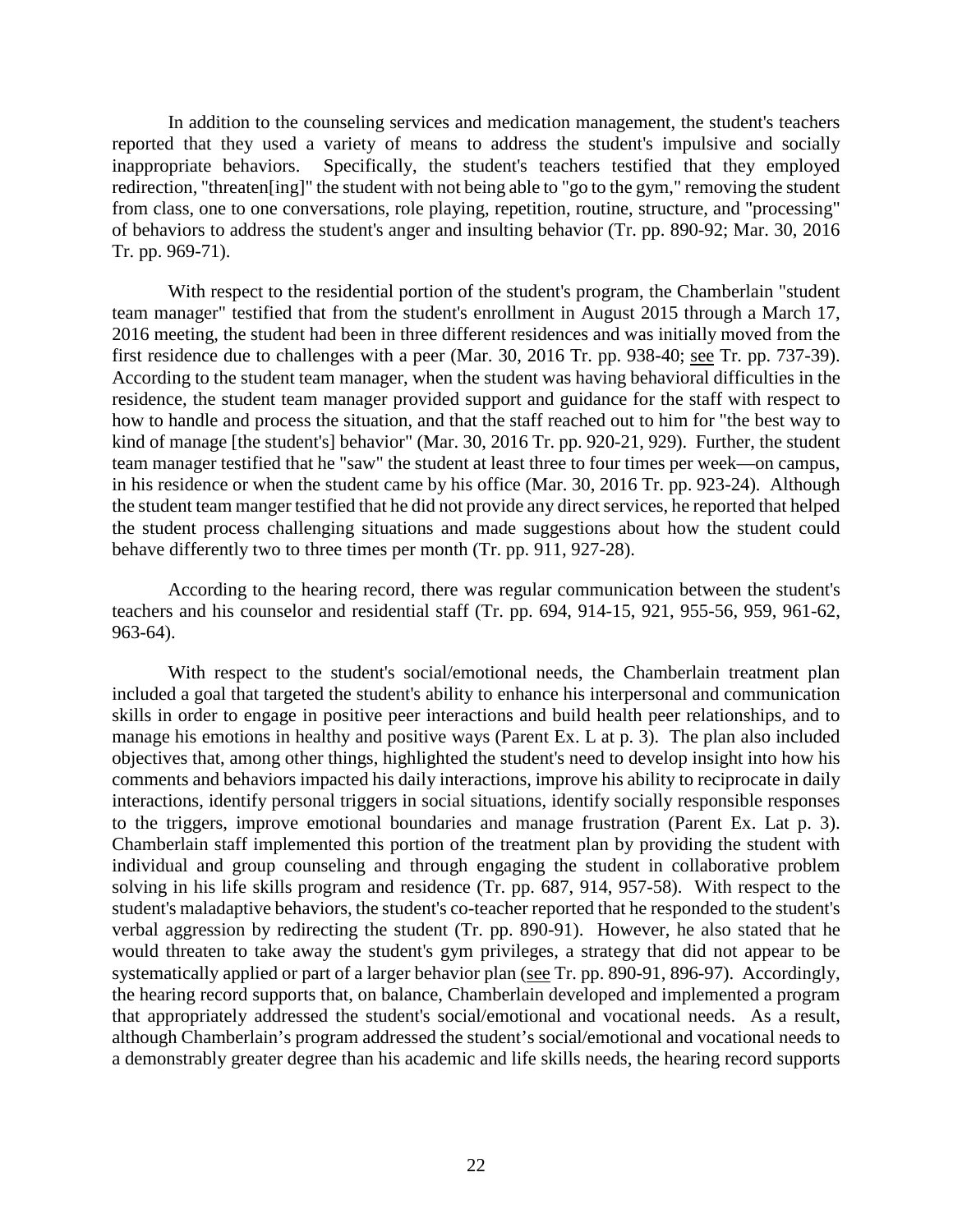the IHO's determination that Chamberlain was appropriate to meet the student's educational needs overall.<sup>13</sup>

#### **3. Progress**

The district also alleges that the IHO erred by finding that the student demonstrated modest improvement and that the student received functional academics through an internship and community activities. The evidence in the hearing record supporting the IHO's conclusion that the student made progress at Chamberlain is generally based on the testimony of Chamberlain staff and the student's father. The only documentary evidence of progress in the hearing record is contained in the treatment plan, which evidences limited progress between August and October 2015 (Parent Ex. L). The treatment plan indicated that the student's ability to engage in positive peer interactions, control his behaviors, tolerate frustration, and use appropriate social skills was varied (id. at pp. 4, 7). However, the treatment plan indicated that the student had improved with respect to requesting to speak to preferred staff when he was "in negative space" (id. at pp. 1, 7). The student's father testified that the student demonstrated progress by making friends, being better able to take direction, and control himself and refocus when he became agitated (Tr. p. 584). The student's father further testified that the student "seem[ed] to be less hyperactive and able to focus better in general" (id.). In addition, the student's father reported that during a home visit, the student exhibited some hyperactivity and difficulty focusing, "but his explosive behaviors were much less" (Tr. p. 586). The Chamberlain education supervisor testified that the student had improved "[i]n terms of being able to process some of his difficulties" with staff (Tr. p. 672). The supervisor further indicated that the student had become more responsive to redirection, and his ability to remain on task had improved "very slightly," but he required a significant amount of prompting and redirection to engage in non-preferred tasks (Tr. pp. 711-12). The student team manager testified that the student was better able to handle interactions with peers and receive direction from teachers, which had resulted in a decrease in behavioral outbursts (Mar. 30, 2016 Tr. p. 943). The student's co-teacher testified that after some difficulties, the student's behavior had improved, he got along better with classmates, and that he worked harder in his vocational program (Tr. pp. 891-92). The student's special education teacher testified that the student had shown improvements in his language and in his ability to stay focused, and exhibited decreased anxiety when presented with tasks with which he was not comfortable (Mar. 30, 2016 Tr. p. 952). The special education teacher further testified that the student had made progress toward objectives in his treatment plan with support in a structured environment (Mar. 30, 2016 Tr. pp. 968-73). The special education teacher also reported that the student had improved in his ability to self-advocate to a supervisor (Mar. 30, 2016 Tr. p. 974). However, the special education teacher conceded that no data had been collected to document the student's progress, and therefore, reports of progress were "informal anecdotal" (Mar. 30, 2016 Tr. pp. 979-80, 984-86; see Tr. pp. 693, 718-23).

<sup>&</sup>lt;sup>13</sup> To the extent the district asserts that a residential placement was not appropriate for the student, the district does not contend that the student could not receive educational benefit because of the residential nature of his unilateral placement at Chamberlain. Furthermore, the Second Circuit has been clear that parents will not be held to the same least restrictive environment considerations as a school district that has failed to offer their child a FAPE, necessitating the resort to a private school educating solely disabled children (C.L. v. Scarsdale Union Free Sch. Dist., 744 F.3d 826, 837 [2d Cir. 2014]). To the extent this argument can be considered a request for diminution of a reimbursement award, it is discussed below.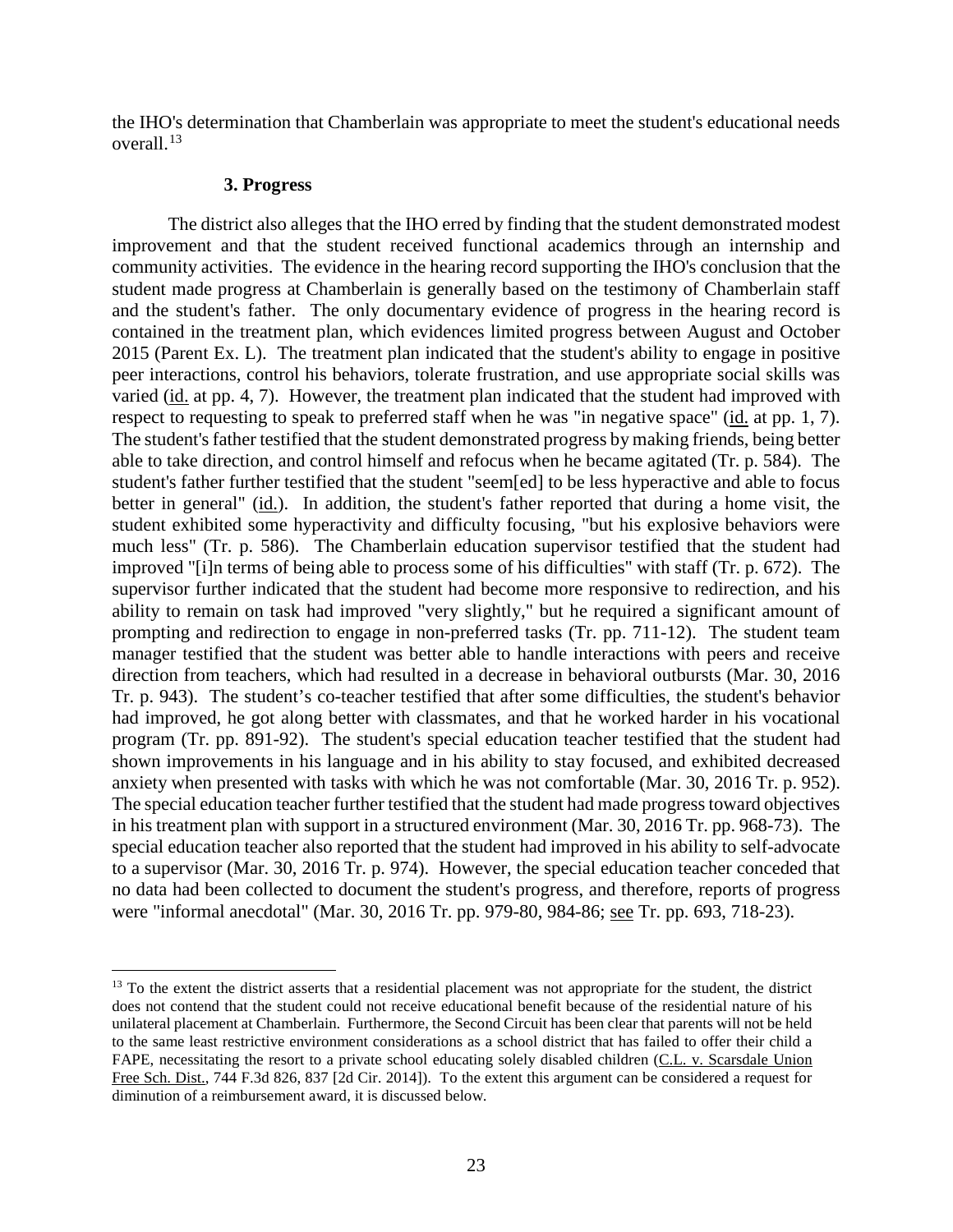The Second Circuit has found that progress made in a unilateral placement, although "relevant to the court's review" of whether a private placement was appropriate, is not sufficient to determine that the unilateral placement offered an appropriate education (Gagliardo, 489 F.3d at 115). Likewise, the parents' unilateral placement cannot be found to be appropriate when based solely on anecdotal reports of the student's progress (see Hardison, 773 F.3d at 387-88 [noting the difficulty of assessing a student's progress "when the record does not contain specific evidence of what services were actually provided to the student to address the disability that the private placement is intended to ameliorate"]; Frank G., 459 F.3d at 364 [holding that, although a student's "[g]rades, test scores, and regular advancement [at a private placement] may constitute evidence that a child is receiving educational benefit, . . . courts assessing the propriety of a unilateral placement consider the totality of the circumstances in determining whether that placement reasonably serves a child's individual needs"]; John M. v. Brentwood Union Free Sch. Dist., 2015 WL 5695648, at \*10 [E.D.N.Y. Sept. 28, 2015] ["while evidence of progress is helpful in determining the appropriateness of a placement, it is not determinative, since the focus must remain on whether there existed a program specifically designed for [the student's] unique needs"]).

Nevertheless, the totality of the evidence in the hearing record supports a finding that the parents' unilateral placement was appropriate. Given the student's age, academic profile and welldocumented intensive social/emotional and transitional needs, the student's parents met their burden by demonstraing that Chamberlain provided the student with an appropriate program. The hearing record does not reflect—and the parents were not required to demonstrate—that Chamberlain provided specially designed instruction to address every one of the student's needs. Further, the lack of objective evidence regarding the student's progress while enrolled at Chamberlain is not dispositive given the information available to the parent at the time of the student's unilateral placement and the district's failure to develop any program for the student. Therefore, the IHO's determination that Chamberlain was an appropriate unilateral placement for the student for the 2015-16 school year will not be disturbed (Gagliardo, 489 F.3d at 115; see Doe v. E. Lyme Bd. of Educ., 790 F.3d 440, 451-52 [2d Cir. 2015] [affirming the determination that small class size and modified grading, alone, did not constitute special education where the record did not indicate how curriculum was modified to meet the student's needs]; Hardison v. Bd. of Educ., 773 F.3d 372, 387-88 [2d Cir. 2014] [upholding an SRO's finding that the parents unilateral placement of the student was not appropriate because the hearing record lacked "more specific information as to the types of services provided to [the student] and how those services tied into [the student's] educational progress"]; C.L., 744 F.3d at 838-40).

#### **B. Equitable Considerations**

The final criterion for a reimbursement award is that the parents' claim must be supported by equitable considerations. Equitable considerations are relevant to fashioning relief under the IDEA (Burlington, 471 U.S. at 374; R.E., 694 F.3d at 185, 194; M.C. v. Voluntown Bd. of Educ., 226 F.3d 60, 68 [2d Cir. 2000]; see Carter, 510 U.S. at 16 ["Courts fashioning discretionary equitable relief under IDEA must consider all relevant factors, including the appropriate and reasonable level of reimbursement that should be required. Total reimbursement will not be appropriate if the court determines that the cost of the private education was unreasonable"]). The IDEA also provides that reimbursement may be reduced or denied when parents fail to challenge the appropriateness of an IEP in a timely manner, fail to make their child available for evaluation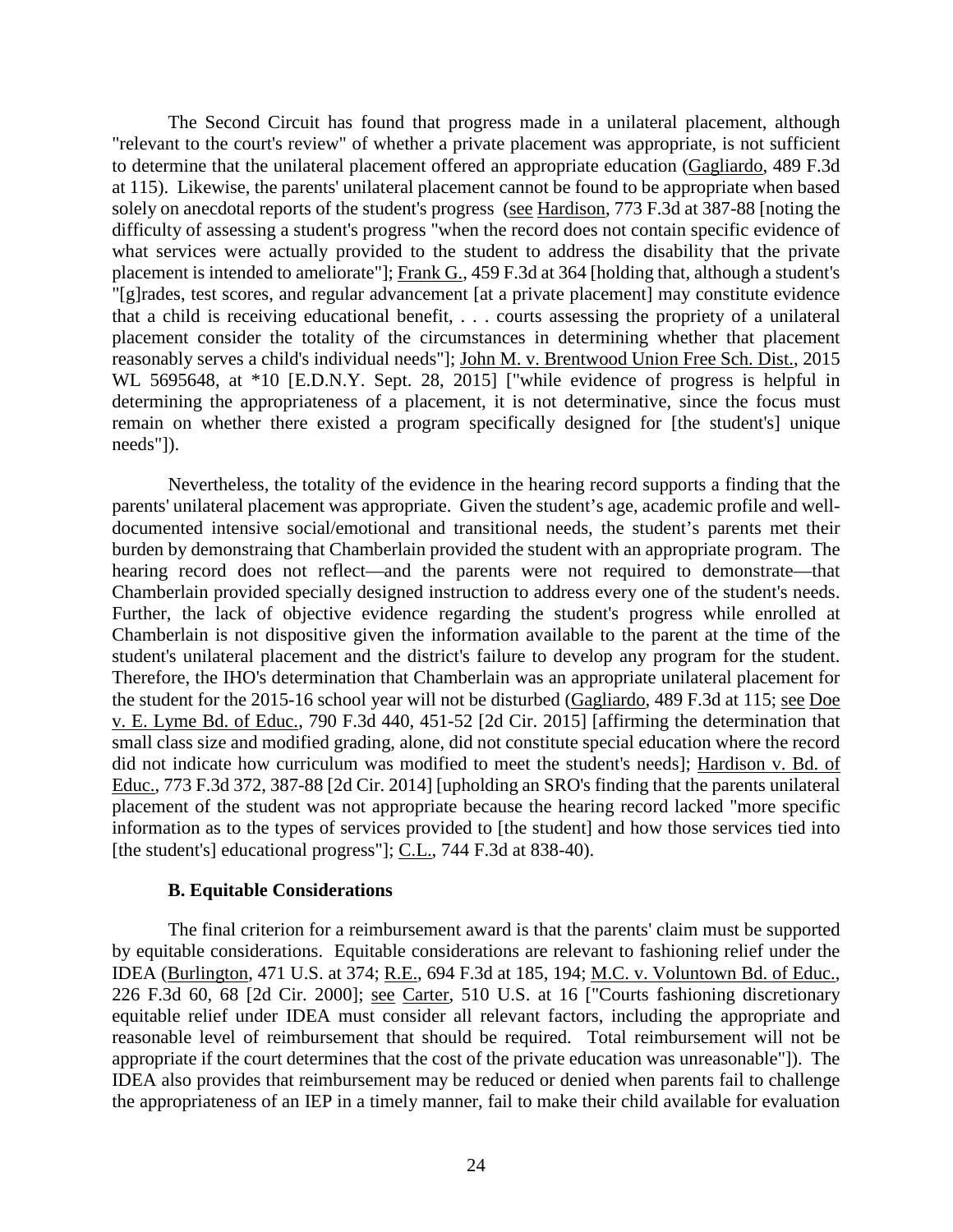by the district, or upon a finding of unreasonableness with respect to the actions taken by the parents (20 U.S.C. § 1412[a][10][C][iii]; 34 CFR 300.148[d]; E.M. v. New York City Dep't of Educ., 758 F.3d 442, 461 [2d Cir. 2014] [identifying factors relevant to equitable considerations, including whether the withdrawal of the student from public school was justified, whether the parent provided adequate notice, whether the amount of the private school tuition was reasonable, possible scholarships or other financial aid from the private school, and any fraud or collusion on the part of the parent or private school]; C.L., 744 F.3d at 840 [noting that "[i]mportant to the equitable consideration is whether the parents obstructed or were uncooperative in the school district's efforts to meet its obligations under the IDEA"]).

Reimbursement may be reduced or denied if the parents did not provide notice, either to the CSE at the most recent CSE meeting prior to their removal of the student from public school or in writing to the public agency ten business days before such removal, "that they were rejecting the placement proposed by the public agency to provide a [FAPE] to their child, including stating their concerns and their intent to enroll their child in a private school at public expense" (20 U.S.C. § 1412[a][10][C][iii][I]; see 34 CFR 300.148[d][1]). This statutory provision "serves the important purpose of giving the school system an opportunity, before the child is removed, to assemble a team, evaluate the child, devise an appropriate plan, and determine whether a [FAPE] can be provided in the public schools" (Greenland Sch. Dist. v. Amy N., 358 F.3d 150, 160 [1st Cir. 2004]).

The IHO found that the parents were entitled to partial reimbursement for the costs of the student's tuition at Chamberlain, determining that equitable considerations did not fully favor the parents' request because they did not cooperate with the district (IHO Decision at pp. 66-71). I disagree, and find that the hearing record presents no basis on which to reduce or deny the parents' request for reimbursement.

The district concedes on appeal that the student did not graduate from Gersh with a high school diploma, and thus remained eligible for special education and related services. The district argues that the parents impeded the district's ability to offer the student a FAPE because they did not disclose, prior to the May 2015 CSE meeting, that the student was no longer expected to timely graduate from Gersh with a high school diploma. However, the hearing record reflects that, even after the parents requested at the May 2015 CSE meeting that the district develop a program for the student for the 2015-16 school year, the district maintained its position that the student had accrued sufficient credits to graduate at the end of the 2014-15 school year (Dist. Exs. 11 at p. 2; 21 at pp. 1-2). While a parent is expected to cooperate with a district's "efforts to meet its obligations under the IDEA" (C.L., 744 F.3d at 840), where, as here, the district decided not to develop a program for the student under its now-acknowledged incorrect assumption that the student was no longer eligible for special education programs and services, it would undermine the purposes of the IDEA to deny the parents' request for relief on this basis. The district also notes that the parents did not share the privately-obtained May 2015 neuropsychological evaluation report with it. However, as the parents were not in possession of the report until after the May 2015 CSE meeting, the parents' failure to share the report with the district came after the district had already determined not to develop an IEP for the student for the 2015-16 school year and did not impede the district's ability to develop an appropriate program for the student. In particular, the evaluation report provided no basis for the student's eligibility not already known to the district, which determined that the student was no longer eligible for services not on the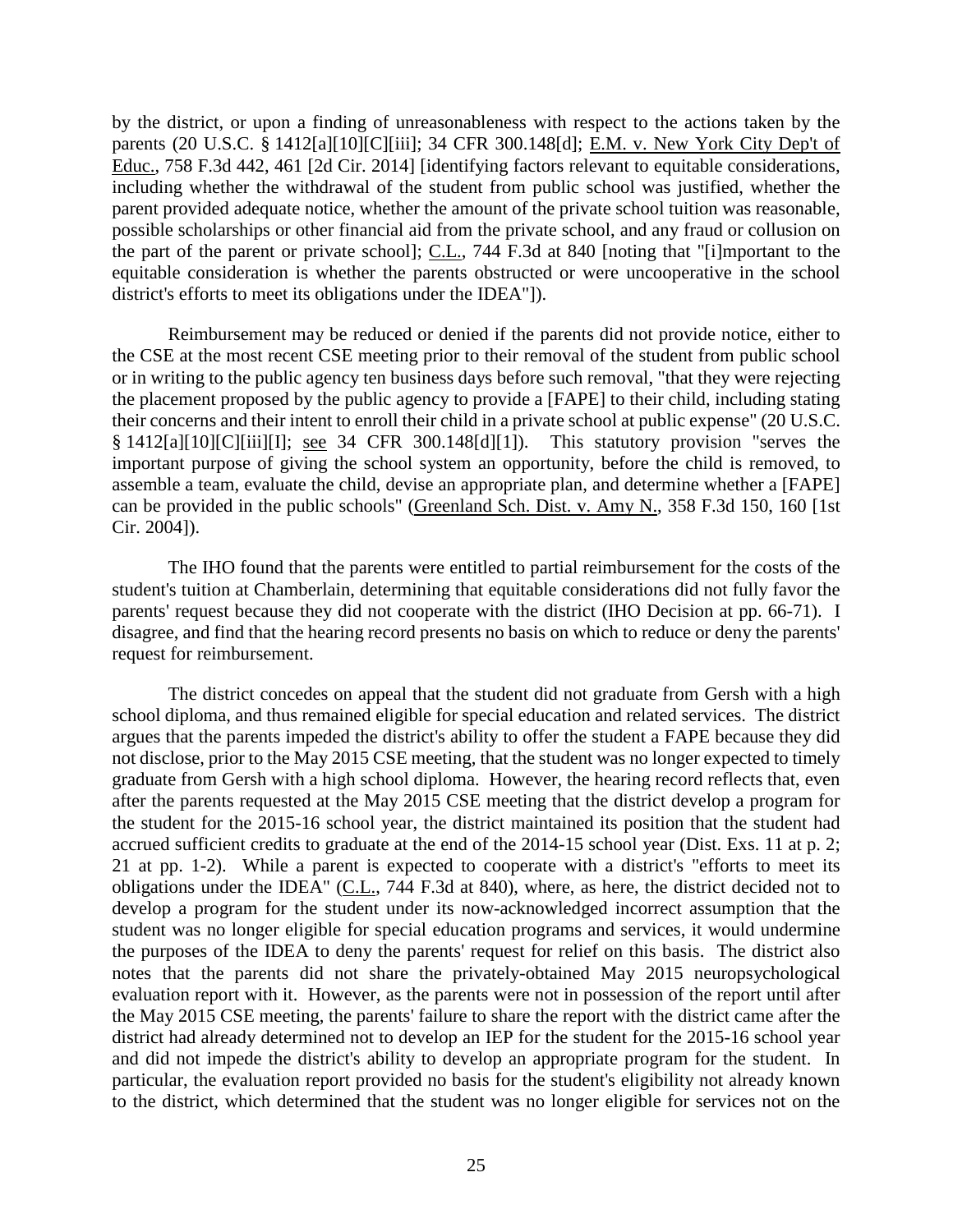basis of his needs, but under the mistaken belief that he had earned a high school diploma from Gersh. $^{14}$ 

Similarly, the parents' failure to provide adequate notice (i.e., at the May 2015 CSE meeting or 10 business days before they removed the student from the district) of their intention to unilaterally place the student at public expense provides a basis on which I may exercise my discretion to reduce or deny an award of tuition reimbursement; however, such a reduction is not warranted under the circumstances of this case. Initially, the district's argument that the parents did not reject an IEP at the time of the May 2015 CSE meeting is disingenuous, as the IEP developed at that meeting expired at the conclusion of the 2014-15 school year, and the record reflects that the parents requested that the district develop an IEP for the 2015-16 school year (Dist. Ex. 11 at pp. 1-3). The hearing record also reflects that the parents filed their initial due process complaint on June 15, 2015, and the parties convened a resolution session in July 2015, prior to the filing of the amended due process complaint notice (Tr. p. 966; IHO Ex. AA). However, the hearing record contains no indication that the district offered to resolve the parents' concerns at that time, leaving the parents with no option other than to find a placement on their own initiative. Accordingly, the purpose of the ten-day notice, to permit the district to resolve the parents' concerns, is not implicated in this instance, where the district was given the opportunity to resolve the parents' concerns with respect to the initial due process complaint notice and the hearing record contains no evidence of its attempts to do so. That the parents requested additional relief after the district failed to resolve their concerns is hardly unexpected, and the district will not now be heard to claim that the parents' failure to provide notice at some unspecified earlier date should preclude reimbursement for the costs of a unilateral placement the parents were compelled to make in response to the district's failure to fulfill its responsibilities to the student.

The district further asserts that the student did not require a residential placement and that the parents' failure to develop a record regarding the student's tuition at Chamberlain deprived it of the opportunity to challenge the reasonableness of such costs. However, the district made no attempt to refute the father's testimony that the student's tuition costs at Chamberlain were approximately \$12,000 per month (Tr. pp. 585-86). Additionally, the district has not "identified . . . particular services provided by [Chamberlain] that the district considered unnecessary to the provision of a FAPE (and for which reimbursement was therefore not required) or . . . otherwise shown that only a portion of [the student's] tuition cost should be reimbursed" (M.H., 685 F.3d at 254-55 n.12). Accordingly, the parents' cross-appeal is granted, and the district is ordered, upon submission of satisfactory proof of payment, to reimburse the parents for the costs of the student's tuition at Chamberlain for the 2015-16 school year.

<sup>&</sup>lt;sup>14</sup> The district focuses on the parents' actions in withholding information from the district, and the hearing record demonstrates that the parents were not entirely forthcoming with the district. However, the record demonstrates that the parents specifically requested that the district develop an IEP for the 2015-16 school year, and that the district admits that it erred in finding the student to be no longer eligible for services under the IDEA (C.L., 744 F.3d at 840 [holding that "[w]hen the District determined—incorrectly—that [the student] was not entitled to special services under the IDEA, it was appropriate for the parents to turn to a private placement"]).